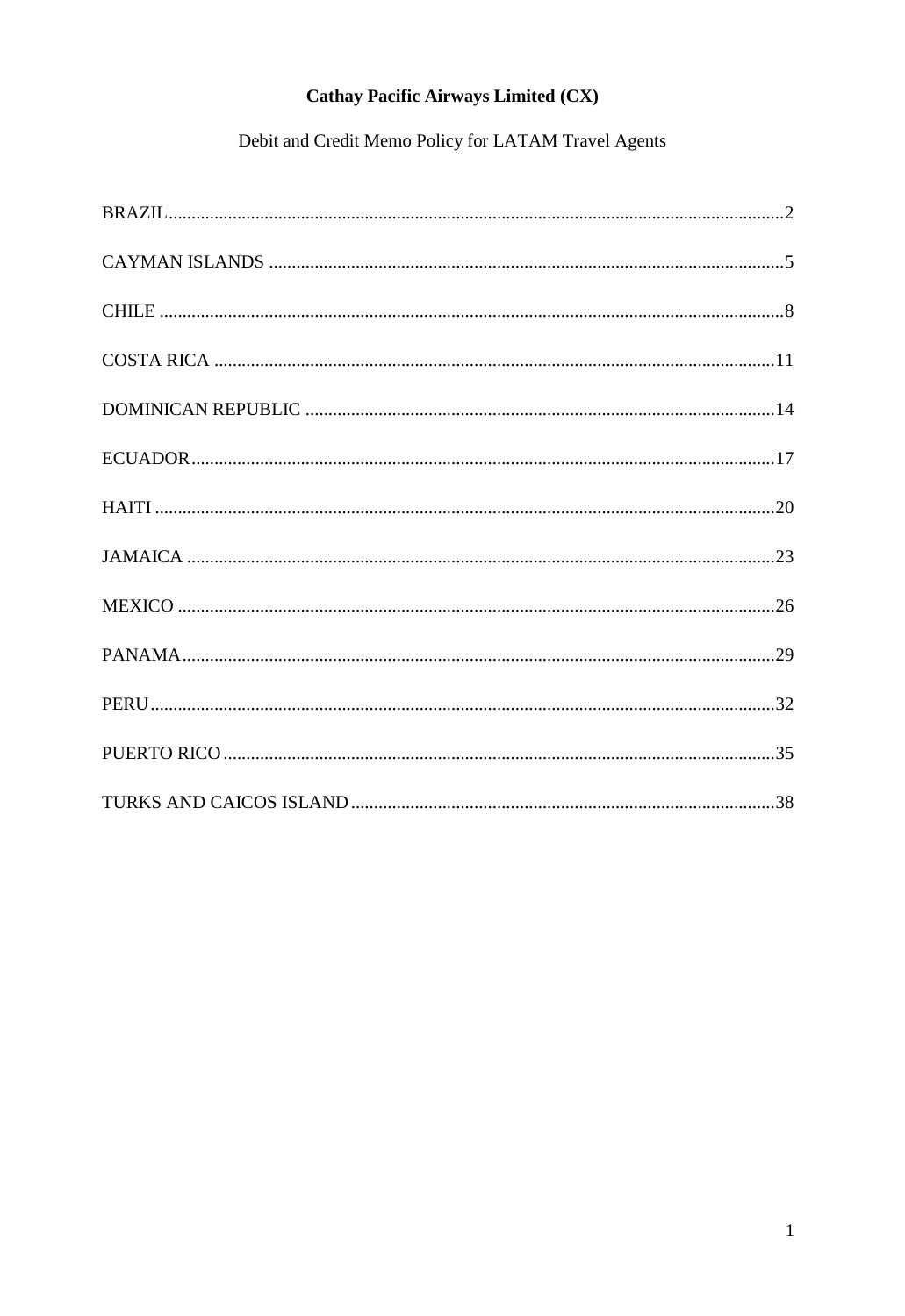Debit and Credit Memo Policy for Brazil Travel Agents

### <span id="page-1-0"></span>A. **Agency Debit Memo (ADM) Policy for Travel Agents**

CX may issue ADMs to agents to collect amounts or make adjustments related to issuance and use of BSP Standard Traffic Documents validated on CX, regardless of which carriers are included in the itinerary.

In general, the scope covers but not limits to:

- (a) Under-collection and/or omission on fares, tour package prices, penalties, re-booking fees, service charges, fuel surcharges etc.
- (b) Under-collection and/or omission of taxes, any government or local authority charges and fees; etc.
- (c) Commission over-claimed
- (d) Contravention of fare, tax and refund rules
- (e) Excess refund
- (f) Recall of commission on refunds
- (g) Non-compliance with CX GDS ticketing and booking procedures
- (h) Non-compliance with CX sales policies/terms  $\&$  conditions
- (i) Unreported traffic documents
- (j) Credit card chargeback
- (k) Transaction fee for the use of EasyPay to pay our tickets
- (l) Penalty/transaction fee for the use of credit card to pay our tickets which we don't accept credit card payment
- (m)Duplicate use/refund of traffic documents
- (n) Errors made either by the agent or BSP Processing Centre in BSP report
- (o) Penalty/transaction fee for the use of agent's own payment card or other Alternative Transfer Methods to pay our tickets without our explicit consent

Note: Alternative uses of ADMs are permitted if agreed bilaterally between CX and the agent.

### **1. Processing of ADMs**

1.1 CX will issue ADMs to agents through BSPlink on a daily basis. To adjust sales, ADM can be issued within nine months of the final travel date or the expiry date of the document if the final travel date cannot be established. To adjust refund, ADM can be issued within nine months of the BSP remittance date on which the refund document was processed. Any debit action initiated beyond the aforementioned period, CX will handle directly with the agent.

- (a) Omission and/or under-collection of taxes and local authority charges and fees for tax reporting and audit purpose.
- (b) Unreported sales and credit card chargebacks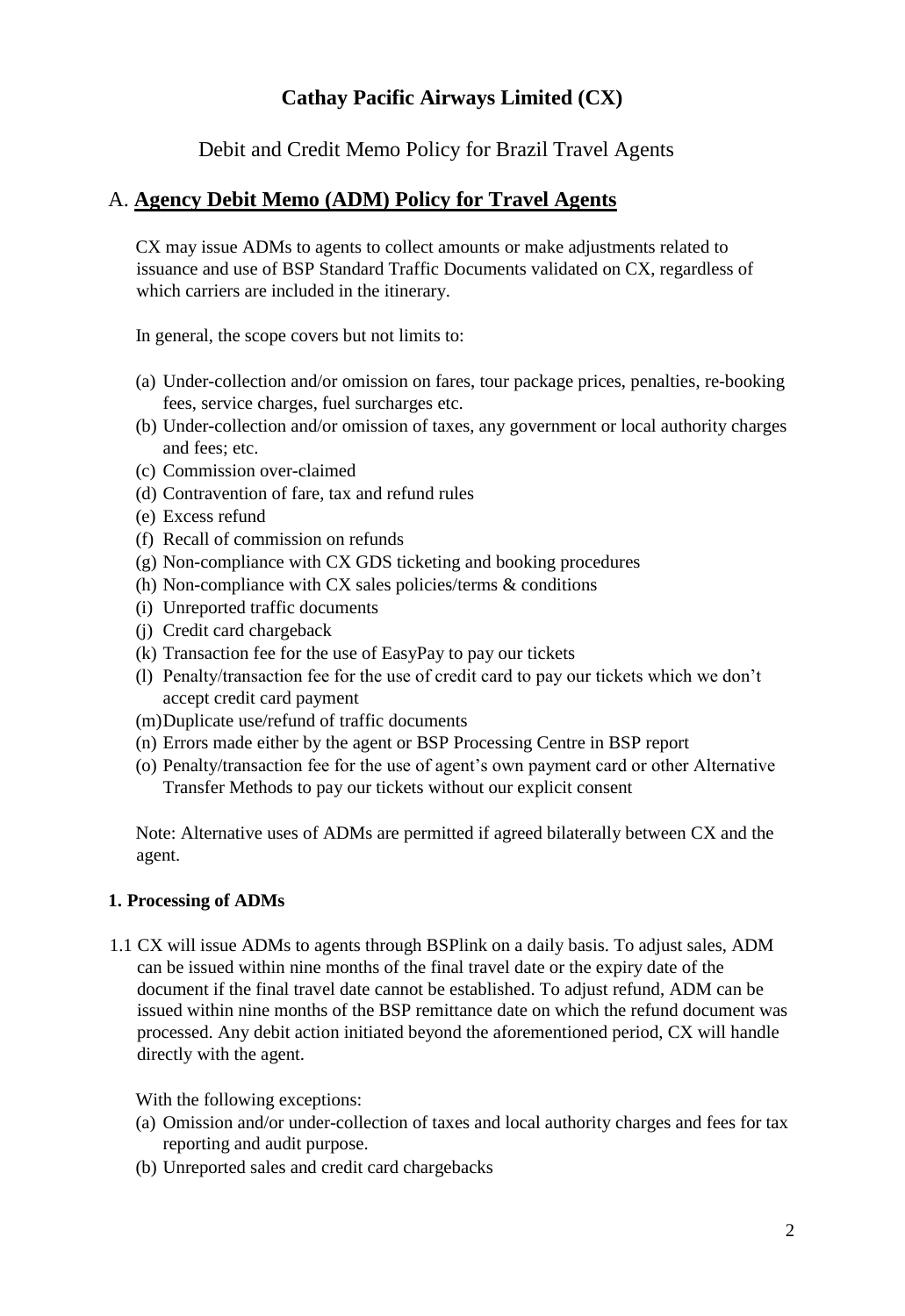- 1.2 CX will not send physical copies of ADMs to agents but will provide agents with supporting documents and breakdowns of the debit upon request. For complicated calculations and with ADM issued for a series of tickets on taxes and surcharges, supporting listing and breakdowns will be attached to ADM in BSPlink at the time of issuance.
- 1.3 CX will not issue more than one ADM to recall fare/surcharges/taxes in relation to the same ticket unless the nature of collection or adjustment is totally different from the previously issued ADM. For instance, the agent subsequently refunds the ticket and it is found over-refunded, CX would send another ADM to the agent in relation to that ticket which an ADM has been sent before for under-report of fare/surcharge/taxes.
- 1.4 CX will issue an ADM for a specific transaction only, and will not group unrelated transaction together. However, more than one charge can be included in one ADM if the reason for the charge is the same.
- 1.5 Apart from fare discrepancy of the ticket, CX will levy the following administration fees and/or charges and reserve the right to amend these administration fees to cover costs relating to the processing of ADM with the following reasons, but not limit to.

| <b>ADM Issuance Reasons</b>         | <b>ADM Fee or Charge per ticket</b> |
|-------------------------------------|-------------------------------------|
| Missing tour code / Wrong tour code | USD 100 each ticket                 |
| Missing conjunction ticket          | USD 100 each ticket                 |
| First & Second OD Abuse             | Delink & USD 10,000 to relink       |
| Third OD Abuse onwards              | Delink & USD 20,000 to relink       |

- 1.6 CX will levy the higher of the ADM fees or 21% administration fee of the ADM amount. This charge will be reversed only upon full acceptance of the dispute for wrong ADM issuance by CX.
- 1.7 Penalty on unreported sales will be issued by CX via ADM as follows:

Irregularities will be cleaned up if an offence occurred 12 months onward from the last instance.

- 2.1. Agents who wish to dispute the ADMs issued by CX should either respond via BSPlink or email to amer\_adm@cathaypacific.com.
- 2.2. CX will respond agent's ADM disputes within 60 days of receipt as per IATA Resolution 850.
- 2.3. For any valid dispute submitted after expiry of BSPlink latency period and up to six months from date of ADM, CX reserve the right to charge a late fee which would be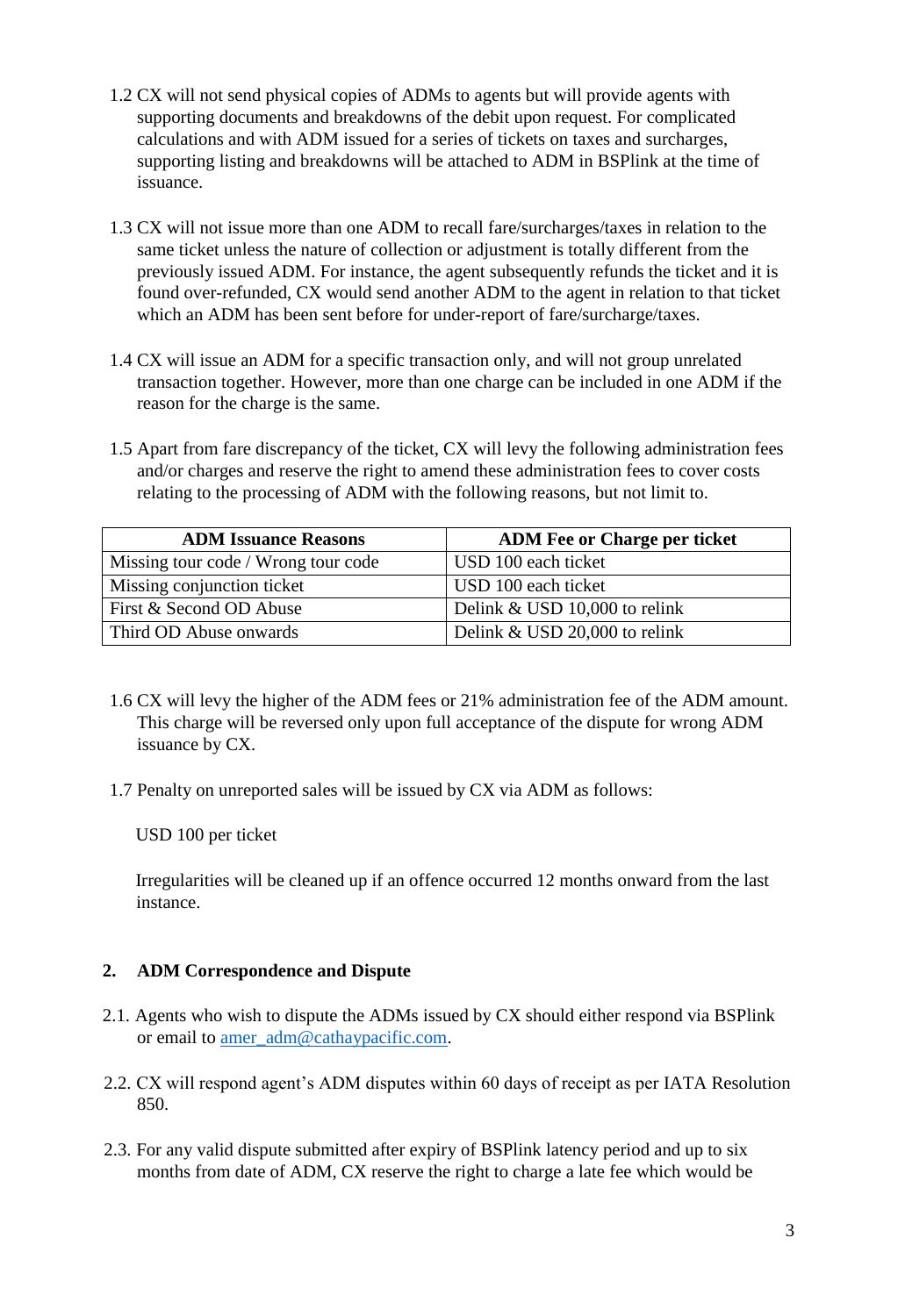2.4. Dispute for tickets issued under Global Distribution System (GDS) fare guarantees should be made to GDSs. Reimbursement for ADMs deducted through BSPlink should be made to agents directly by GDS.

# **B. Agency Credit Memo (ACM) Policy for Travel Agents**

CX will issue ACMs to reimburse or make adjustments to agents on cash activities resulted from errors made by either agents or BSP Processing Centre. Over-payment for transportation or related charges and fees paid by credit card will only be made to the original credit card used for the ticket purchase.

### 1. **Online ACM Request on BSPlink by Agents**

1.1. In line with the automation of sales summary adjustment by BSP, agents should submit ACM Request function with administration fee of USD 100 per ticket through BSPlink to CX for authorization. Copies of supporting documents should be scanned and sent as an attachment to the ACM request. Absence of supporting would result in delay in processing of ACM request.

### 2. **Permitted Time Frame and Minimum Adjustment Amount**

- 2.1 Adjustment request will not be accepted after one years from date of issuance of ticket.
- 2.2 Amounts less than USD 100 per transaction will not be handled

### 3. **Processing of ACM Request**

3.1 CX will only process ACMs from agents for transactions with the same reason. Grouping of unrelated transactions in one ACM Request is not permitted.

3.2 CX will authorize ACM Request from agents online in BSPlink.

- CX will state reason(s) and/or revised value for rejected ACM Request on BSPlink. Agent can re-submit ACM Request on BSPlink with revised value.
- For rejected ACM Request, no ACM will be issued unless it is bilaterally agreed between CX and the agent for re-submission through ACM Request in BSPlink.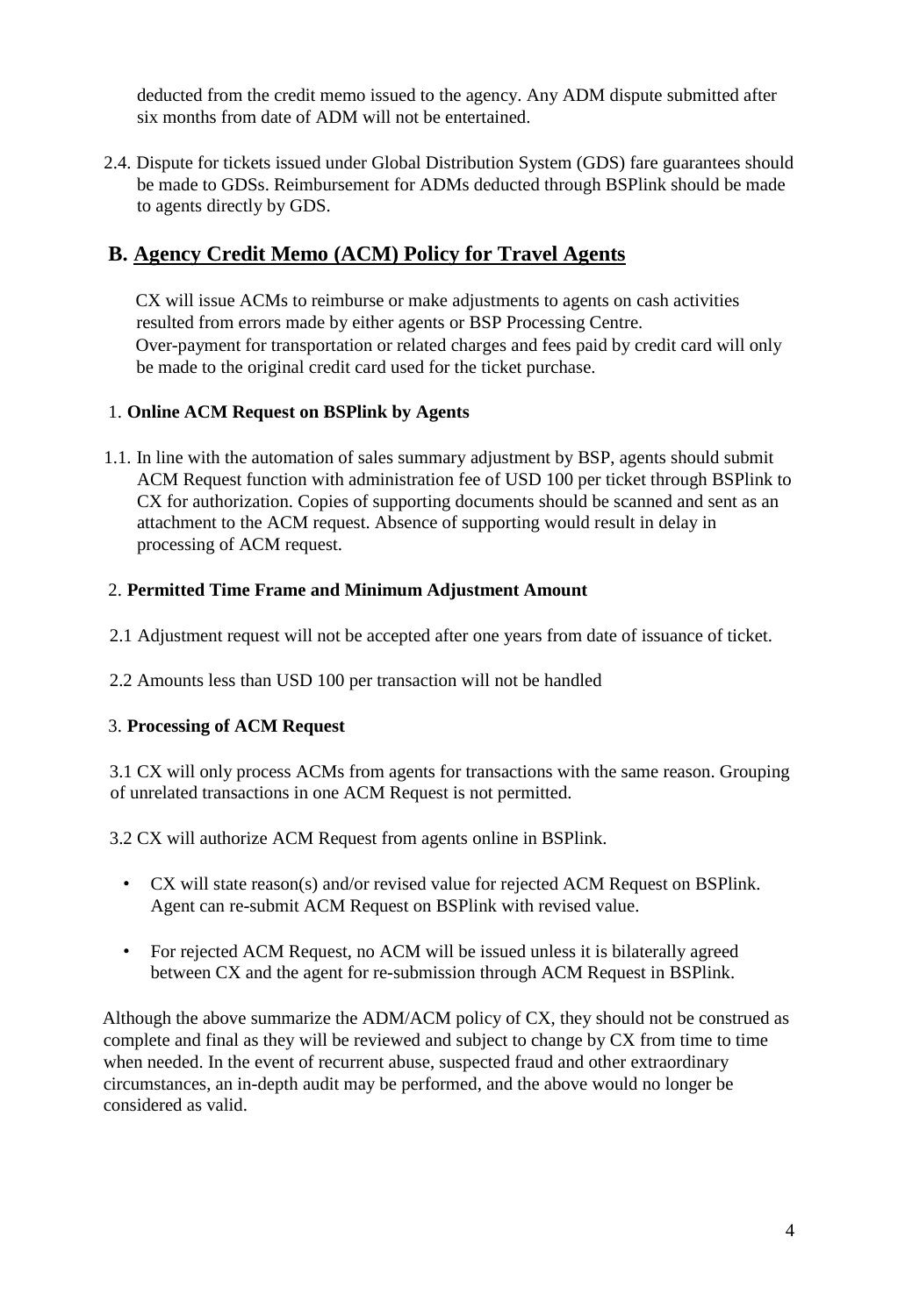Debit and Credit Memo Policy for Cayman Islands Travel Agents

### <span id="page-4-0"></span>A. **Agency Debit Memo (ADM) Policy for Travel Agents**

CX may issue ADMs to agents to collect amounts or make adjustments related to issuance and use of BSP Standard Traffic Documents validated on CX, regardless of which carriers are included in the itinerary.

In general, the scope covers but not limits to:

- (a) Under-collection and/or omission on fares, tour package prices, penalties, re-booking fees, service charges, fuel surcharges etc.
- (b) Under-collection and/or omission of taxes, any government or local authority charges and fees; etc.
- (c) Commission over-claimed
- (d) Contravention of fare, tax and refund rules
- (e) Excess refund
- (f) Recall of commission on refunds
- (g) Non-compliance with CX GDS ticketing and booking procedures
- (h) Non-compliance with CX sales policies/terms  $\&$  conditions
- (i) Unreported traffic documents
- (j) Credit card chargeback
- (k) Transaction fee for the use of EasyPay to pay our tickets
- (l) Penalty/transaction fee for the use of credit card to pay our tickets which we don't accept credit card payment
- (m)Duplicate use/refund of traffic documents
- (n) Errors made either by the agent or BSP Processing Centre in BSP report
- (o) Penalty/transaction fee for the use of agent's own payment card or other Alternative Transfer Methods to pay our tickets without our explicit consent

Note: Alternative uses of ADMs are permitted if agreed bilaterally between CX and the agent.

### **1. Processing of ADMs**

1.1 CX will issue ADMs to agents through BSPlink on a daily basis. To adjust sales, ADM can be issued within nine months of the final travel date or the expiry date of the document if the final travel date cannot be established. To adjust refund, ADM can be issued within nine months of the BSP remittance date on which the refund document was processed. Any debit action initiated beyond the aforementioned period, CX will handle directly with the agent.

- (a) Omission and/or under-collection of taxes and local authority charges and fees for tax reporting and audit purpose.
- (b) Unreported sales and credit card chargebacks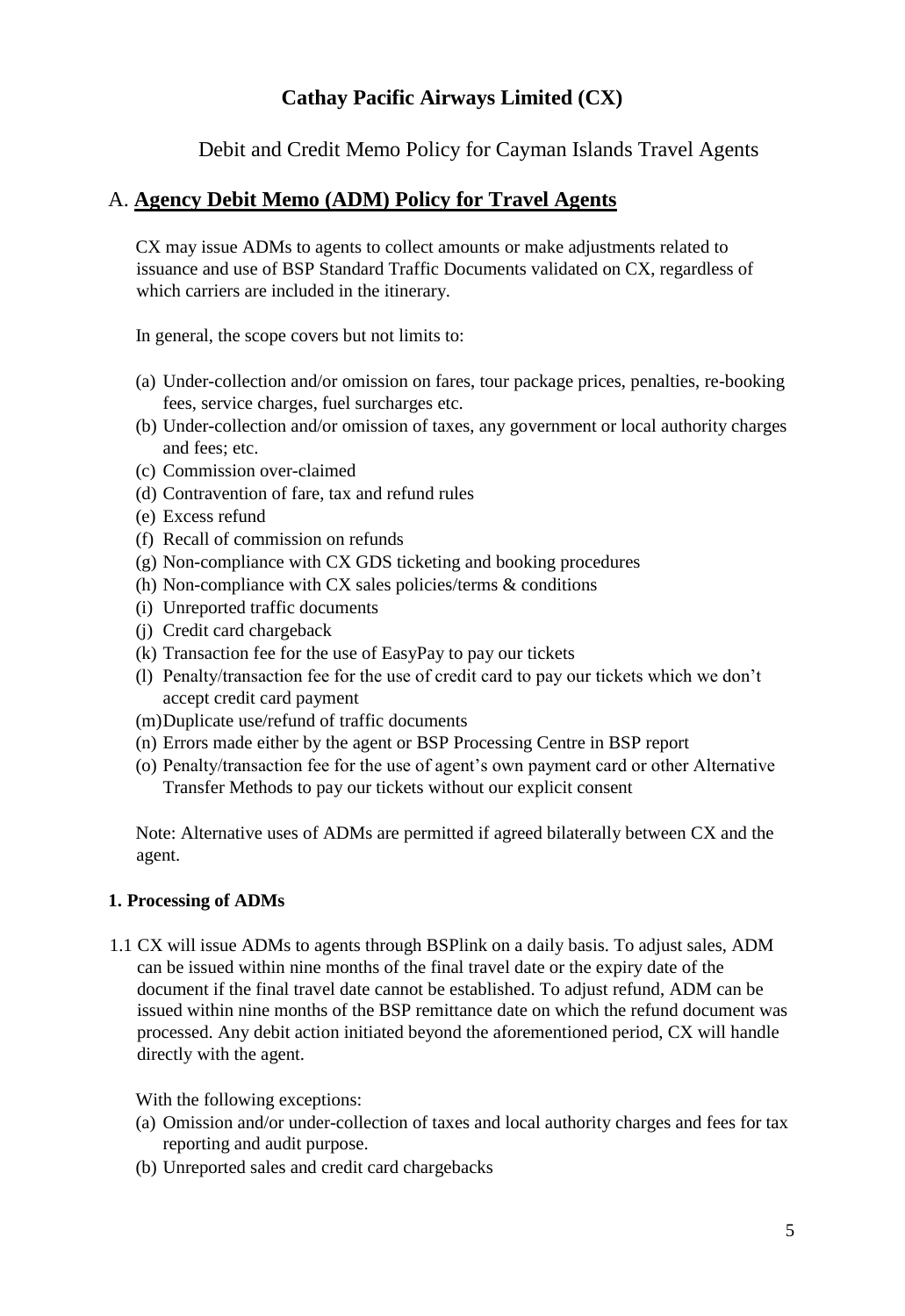- 1.2 CX will not send physical copies of ADMs to agents but will provide agents with supporting documents and breakdowns of the debit upon request. For complicated calculations and with ADM issued for a series of tickets on taxes and surcharges, supporting listing and breakdowns will be attached to ADM in BSPlink at the time of issuance.
- 1.3 CX will not issue more than one ADM to recall fare/surcharges/taxes in relation to the same ticket unless the nature of collection or adjustment is totally different from the previously issued ADM. For instance, the agent subsequently refunds the ticket and it is found over-refunded, CX would send another ADM to the agent in relation to that ticket which an ADM has been sent before for under-report of fare/surcharge/taxes.
- 1.4 CX will issue an ADM for a specific transaction only, and will not group unrelated transaction together. However, more than one charge can be included in one ADM if the reason for the charge is the same.
- 1.5 Apart from fare discrepancy of the ticket, CX will levy the following administration fees and/or charges and reserve the right to amend these administration fees to cover costs relating to the processing of ADM with the following reasons, but not limit to.

| <b>ADM Issuance Reasons</b>         | <b>ADM Fee or Charge per ticket</b> |
|-------------------------------------|-------------------------------------|
| Missing tour code / Wrong tour code | USD 100 each ticket                 |
| Missing conjunction ticket          | USD 100 each ticket                 |
| First & Second OD Abuse             | Delink & USD 10,000 to relink       |
| Third OD Abuse onwards              | Delink & USD 20,000 to relink       |

- 1.6 CX will levy the higher of the ADM fees or 21% administration fee of the ADM amount. This charge will be reversed only upon full acceptance of the dispute for wrong ADM issuance by CX.
- 1.7 Penalty on unreported sales will be issued by CX via ADM as follows:

Irregularities will be cleaned up if an offence occurred 12 months onward from the last instance.

- 2.1. Agents who wish to dispute the ADMs issued by CX should either respond via BSPlink or email to amer\_adm@cathaypacific.com.
- 2.2. CX will respond agent's ADM disputes within 60 days of receipt as per IATA Resolution 850.
- 2.3. For any valid dispute submitted after expiry of BSPlink latency period and up to six months from date of ADM, CX reserve the right to charge a late fee which would be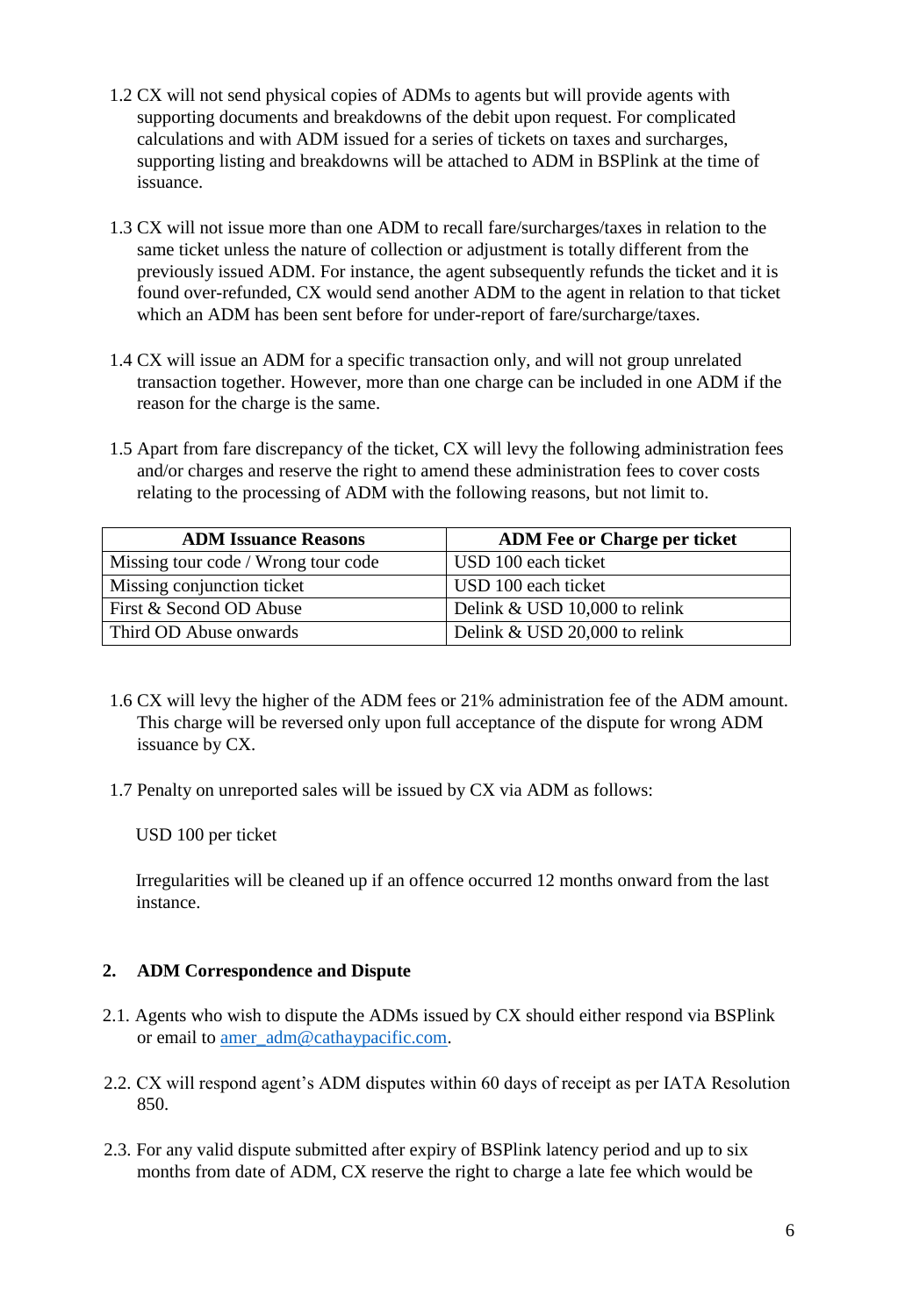2.4. Dispute for tickets issued under Global Distribution System (GDS) fare guarantees should be made to GDSs. Reimbursement for ADMs deducted through BSPlink should be made to agents directly by GDS.

# **B. Agency Credit Memo (ACM) Policy for Travel Agents**

CX will issue ACMs to reimburse or make adjustments to agents on cash activities resulted from errors made by either agents or BSP Processing Centre. Over-payment for transportation or related charges and fees paid by credit card will only be made to the original credit card used for the ticket purchase.

### 1. **Online ACM Request on BSPlink by Agents**

1.1. In line with the automation of sales summary adjustment by BSP, agents should submit ACM Request function with administration fee of USD 100 per ticket through BSPlink to CX for authorization. Copies of supporting documents should be scanned and sent as an attachment to the ACM request. Absence of supporting would result in delay in processing of ACM request.

### 2. **Permitted Time Frame and Minimum Adjustment Amount**

- 2.1 Adjustment request will not be accepted after one years from date of issuance of ticket.
- 2.2 Amounts less than USD 100 per transaction will not be handled

### 3. **Processing of ACM Request**

3.1 CX will only process ACMs from agents for transactions with the same reason. Grouping of unrelated transactions in one ACM Request is not permitted.

3.2 CX will authorize ACM Request from agents online in BSPlink.

- CX will state reason(s) and/or revised value for rejected ACM Request on BSPlink. Agent can re-submit ACM Request on BSPlink with revised value.
- For rejected ACM Request, no ACM will be issued unless it is bilaterally agreed between CX and the agent for re-submission through ACM Request in BSPlink.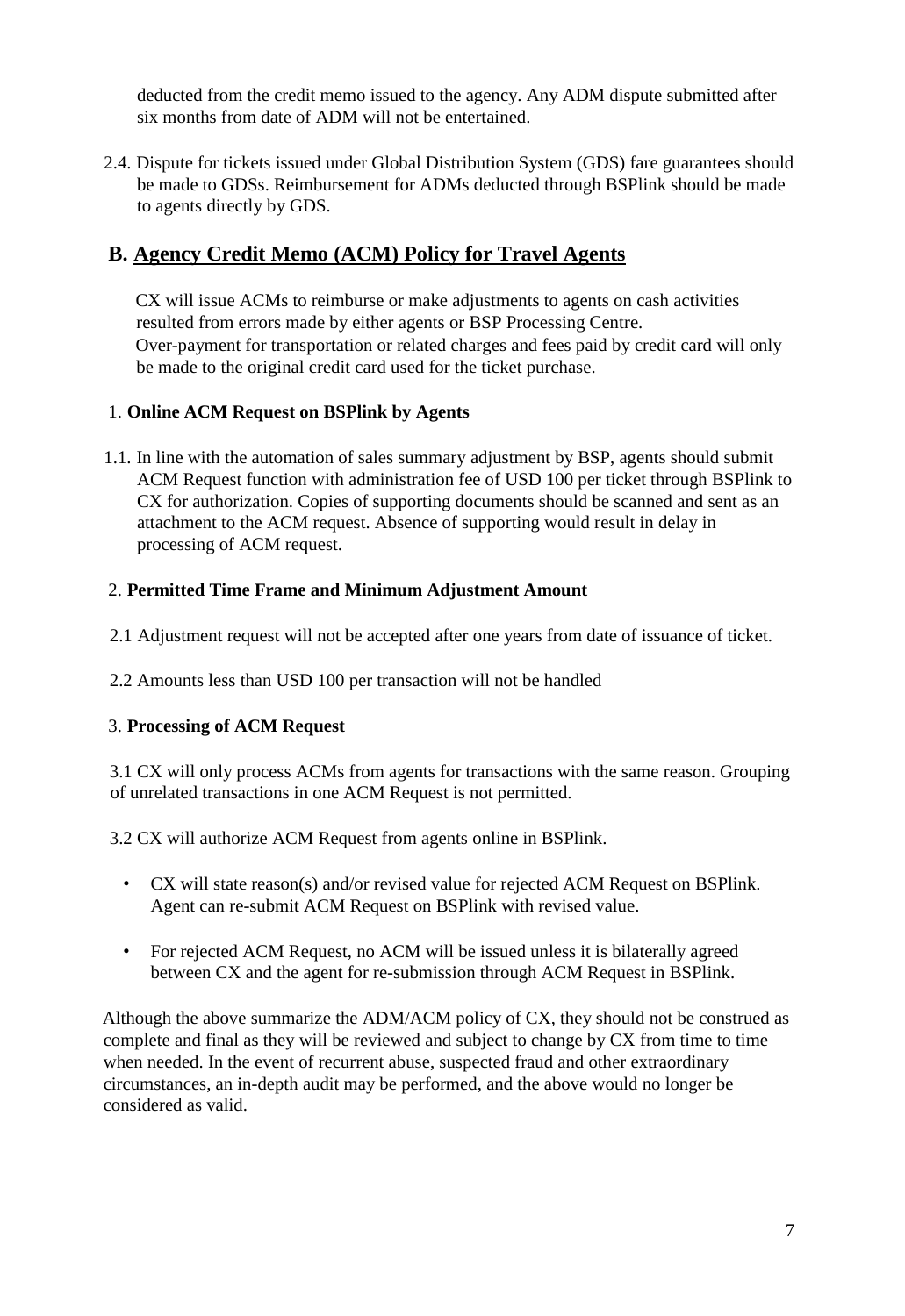Debit and Credit Memo Policy for Chile Travel Agents

### <span id="page-7-0"></span>A. **Agency Debit Memo (ADM) Policy for Travel Agents**

CX may issue ADMs to agents to collect amounts or make adjustments related to issuance and use of BSP Standard Traffic Documents validated on CX, regardless of which carriers are included in the itinerary.

In general, the scope covers but not limits to:

- (a) Under-collection and/or omission on fares, tour package prices, penalties, re-booking fees, service charges, fuel surcharges etc.
- (b) Under-collection and/or omission of taxes, any government or local authority charges and fees; etc.
- (c) Commission over-claimed
- (d) Contravention of fare, tax and refund rules
- (e) Excess refund
- (f) Recall of commission on refunds
- (g) Non-compliance with CX GDS ticketing and booking procedures
- (h) Non-compliance with CX sales policies/terms  $\&$  conditions
- (i) Unreported traffic documents
- (j) Credit card chargeback
- (k) Transaction fee for the use of EasyPay to pay our tickets
- (l) Penalty/transaction fee for the use of credit card to pay our tickets which we don't accept credit card payment
- (m)Duplicate use/refund of traffic documents
- (n) Errors made either by the agent or BSP Processing Centre in BSP report
- (o) Penalty/transaction fee for the use of agent's own payment card or other Alternative Transfer Methods to pay our tickets without our explicit consent

Note: Alternative uses of ADMs are permitted if agreed bilaterally between CX and the agent.

### **1. Processing of ADMs**

1.1 CX will issue ADMs to agents through BSPlink on a daily basis. To adjust sales, ADM can be issued within nine months of the final travel date or the expiry date of the document if the final travel date cannot be established. To adjust refund, ADM can be issued within nine months of the BSP remittance date on which the refund document was processed. Any debit action initiated beyond the aforementioned period, CX will handle directly with the agent.

- (a) Omission and/or under-collection of taxes and local authority charges and fees for tax reporting and audit purpose.
- (b) Unreported sales and credit card chargebacks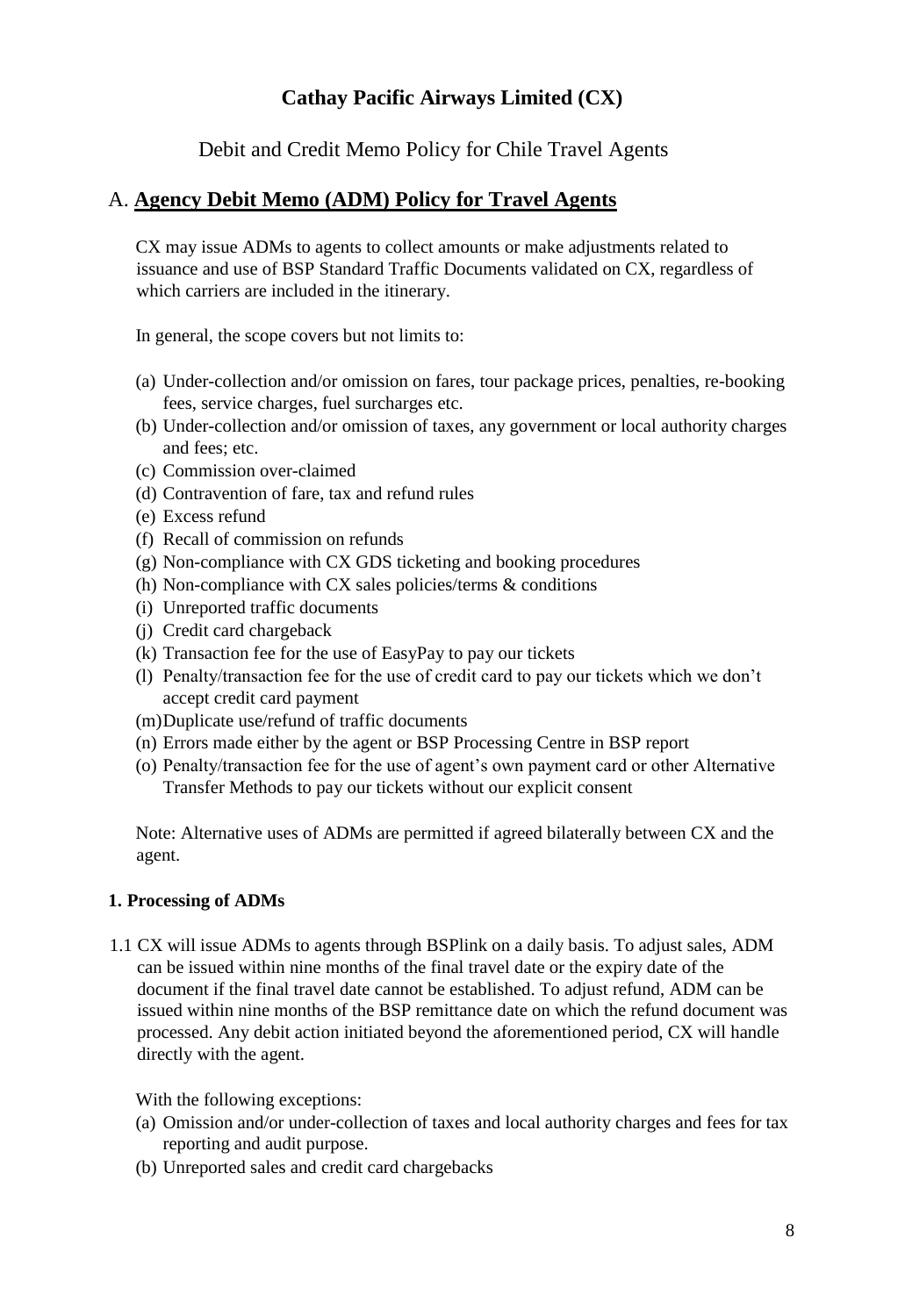- 1.2 CX will not send physical copies of ADMs to agents but will provide agents with supporting documents and breakdowns of the debit upon request. For complicated calculations and with ADM issued for a series of tickets on taxes and surcharges, supporting listing and breakdowns will be attached to ADM in BSPlink at the time of issuance.
- 1.3 CX will not issue more than one ADM to recall fare/surcharges/taxes in relation to the same ticket unless the nature of collection or adjustment is totally different from the previously issued ADM. For instance, the agent subsequently refunds the ticket and it is found over-refunded, CX would send another ADM to the agent in relation to that ticket which an ADM has been sent before for under-report of fare/surcharge/taxes.
- 1.4 CX will issue an ADM for a specific transaction only, and will not group unrelated transaction together. However, more than one charge can be included in one ADM if the reason for the charge is the same.
- 1.5 Apart from fare discrepancy of the ticket, CX will levy the following administration fees and/or charges and reserve the right to amend these administration fees to cover costs relating to the processing of ADM with the following reasons, but not limit to.

| <b>ADM Issuance Reasons</b>         | <b>ADM Fee or Charge per ticket</b> |
|-------------------------------------|-------------------------------------|
| Missing tour code / Wrong tour code | USD 100 each ticket                 |
| Missing conjunction ticket          | USD 100 each ticket                 |
| First & Second OD Abuse             | Delink & USD 10,000 to relink       |
| Third OD Abuse onwards              | Delink & USD 20,000 to relink       |

- 1.6 CX will levy the higher of the ADM fees or 21% administration fee of the ADM amount. This charge will be reversed only upon full acceptance of the dispute for wrong ADM issuance by CX.
- 1.7 Penalty on unreported sales will be issued by CX via ADM as follows:

Irregularities will be cleaned up if an offence occurred 12 months onward from the last instance.

- 2.1. Agents who wish to dispute the ADMs issued by CX should either respond via BSPlink or email to amer\_adm@cathaypacific.com.
- 2.2. CX will respond agent's ADM disputes within 60 days of receipt as per IATA Resolution 850.
- 2.3. For any valid dispute submitted after expiry of BSPlink latency period and up to six months from date of ADM, CX reserve the right to charge a late fee which would be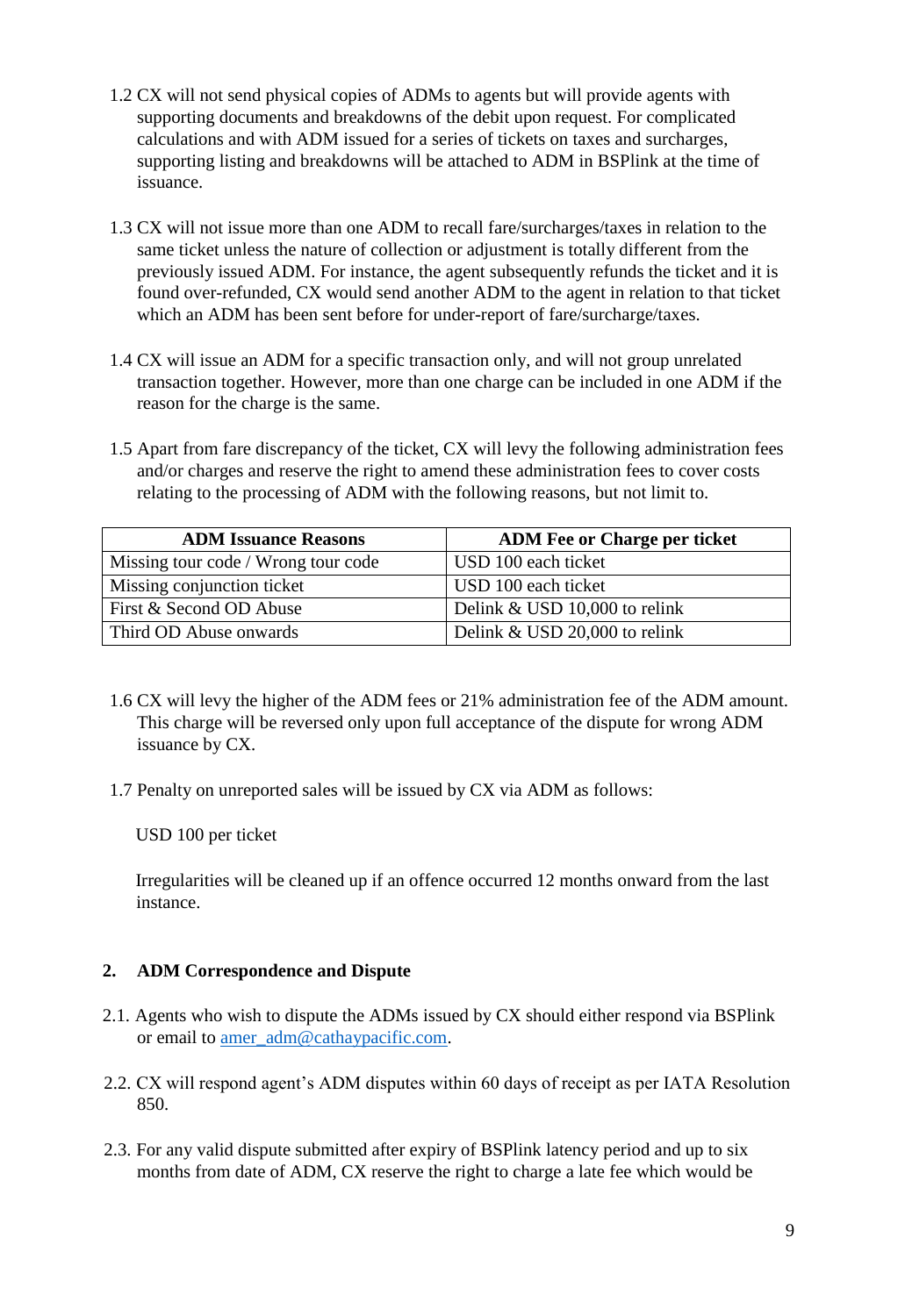2.4. Dispute for tickets issued under Global Distribution System (GDS) fare guarantees should be made to GDSs. Reimbursement for ADMs deducted through BSPlink should be made to agents directly by GDS.

# **B. Agency Credit Memo (ACM) Policy for Travel Agents**

CX will issue ACMs to reimburse or make adjustments to agents on cash activities resulted from errors made by either agents or BSP Processing Centre. Over-payment for transportation or related charges and fees paid by credit card will only be made to the original credit card used for the ticket purchase.

### 1. **Online ACM Request on BSPlink by Agents**

1.1. In line with the automation of sales summary adjustment by BSP, agents should submit ACM Request function with administration fee of USD 100 per ticket through BSPlink to CX for authorization. Copies of supporting documents should be scanned and sent as an attachment to the ACM request. Absence of supporting would result in delay in processing of ACM request.

### 2. **Permitted Time Frame and Minimum Adjustment Amount**

- 2.1 Adjustment request will not be accepted after one years from date of issuance of ticket.
- 2.2 Amounts less than USD 100 per transaction will not be handled

### 3. **Processing of ACM Request**

3.1 CX will only process ACMs from agents for transactions with the same reason. Grouping of unrelated transactions in one ACM Request is not permitted.

3.2 CX will authorize ACM Request from agents online in BSPlink.

- CX will state reason(s) and/or revised value for rejected ACM Request on BSPlink. Agent can re-submit ACM Request on BSPlink with revised value.
- For rejected ACM Request, no ACM will be issued unless it is bilaterally agreed between CX and the agent for re-submission through ACM Request in BSPlink.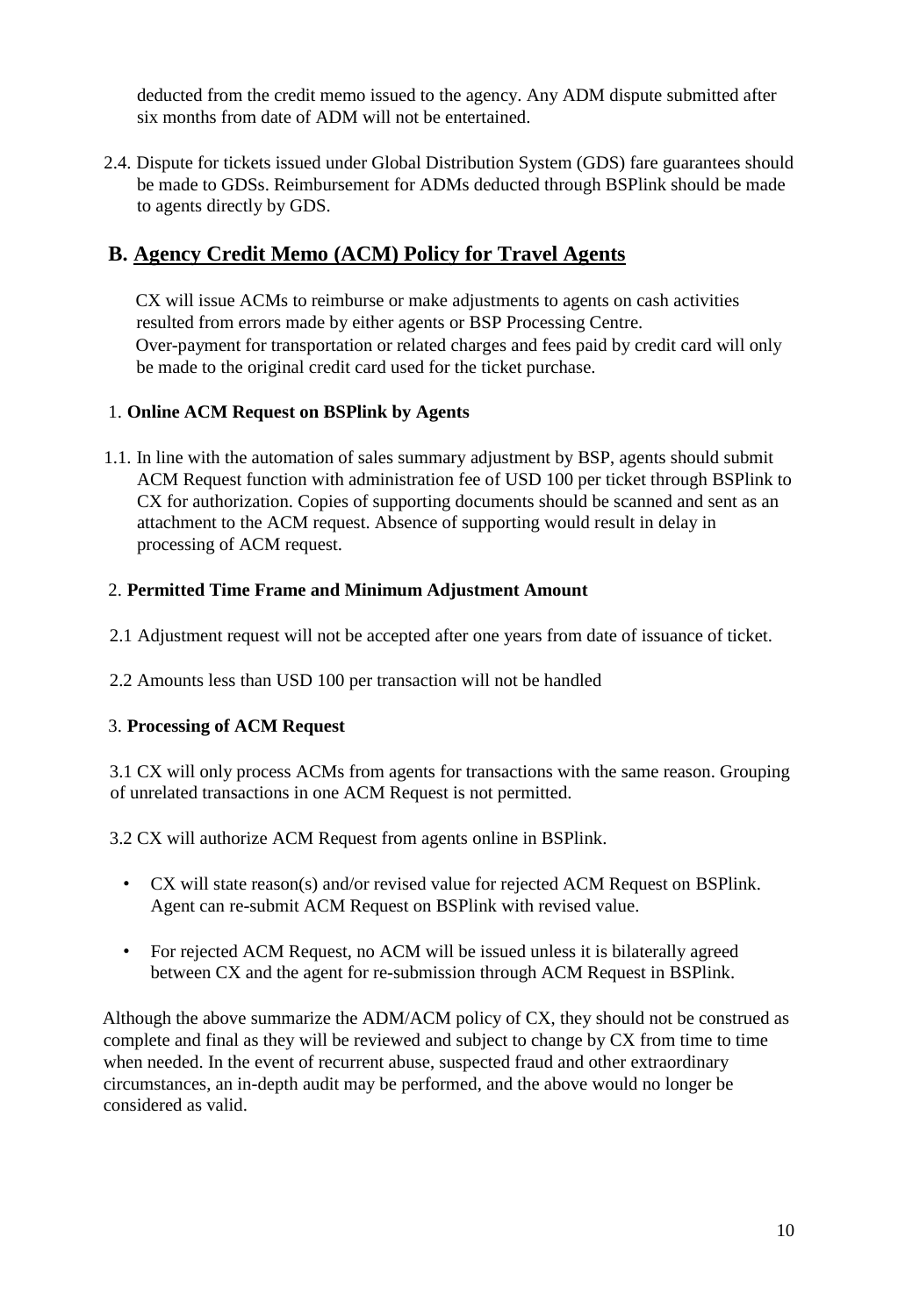Debit and Credit Memo Policy for Costa Rica Travel Agents

### <span id="page-10-0"></span>A. **Agency Debit Memo (ADM) Policy for Travel Agents**

CX may issue ADMs to agents to collect amounts or make adjustments related to issuance and use of BSP Standard Traffic Documents validated on CX, regardless of which carriers are included in the itinerary.

In general, the scope covers but not limits to:

- (a) Under-collection and/or omission on fares, tour package prices, penalties, re-booking fees, service charges, fuel surcharges etc.
- (b) Under-collection and/or omission of taxes, any government or local authority charges and fees; etc.
- (c) Commission over-claimed
- (d) Contravention of fare, tax and refund rules
- (e) Excess refund
- (f) Recall of commission on refunds
- (g) Non-compliance with CX GDS ticketing and booking procedures
- (h) Non-compliance with CX sales policies/terms  $\&$  conditions
- (i) Unreported traffic documents
- (j) Credit card chargeback
- (k) Transaction fee for the use of EasyPay to pay our tickets
- (l) Penalty/transaction fee for the use of credit card to pay our tickets which we don't accept credit card payment
- (m)Duplicate use/refund of traffic documents
- (n) Errors made either by the agent or BSP Processing Centre in BSP report
- (o) Penalty/transaction fee for the use of agent's own payment card or other Alternative Transfer Methods to pay our tickets without our explicit consent

Note: Alternative uses of ADMs are permitted if agreed bilaterally between CX and the agent.

#### **1. Processing of ADMs**

1.1 CX will issue ADMs to agents through BSPlink on a daily basis. To adjust sales, ADM can be issued within nine months of the final travel date or the expiry date of the document if the final travel date cannot be established. To adjust refund, ADM can be issued within nine months of the BSP remittance date on which the refund document was processed. Any debit action initiated beyond the aforementioned period, CX will handle directly with the agent.

- (a) Omission and/or under-collection of taxes and local authority charges and fees for tax reporting and audit purpose.
- (b) Unreported sales and credit card chargebacks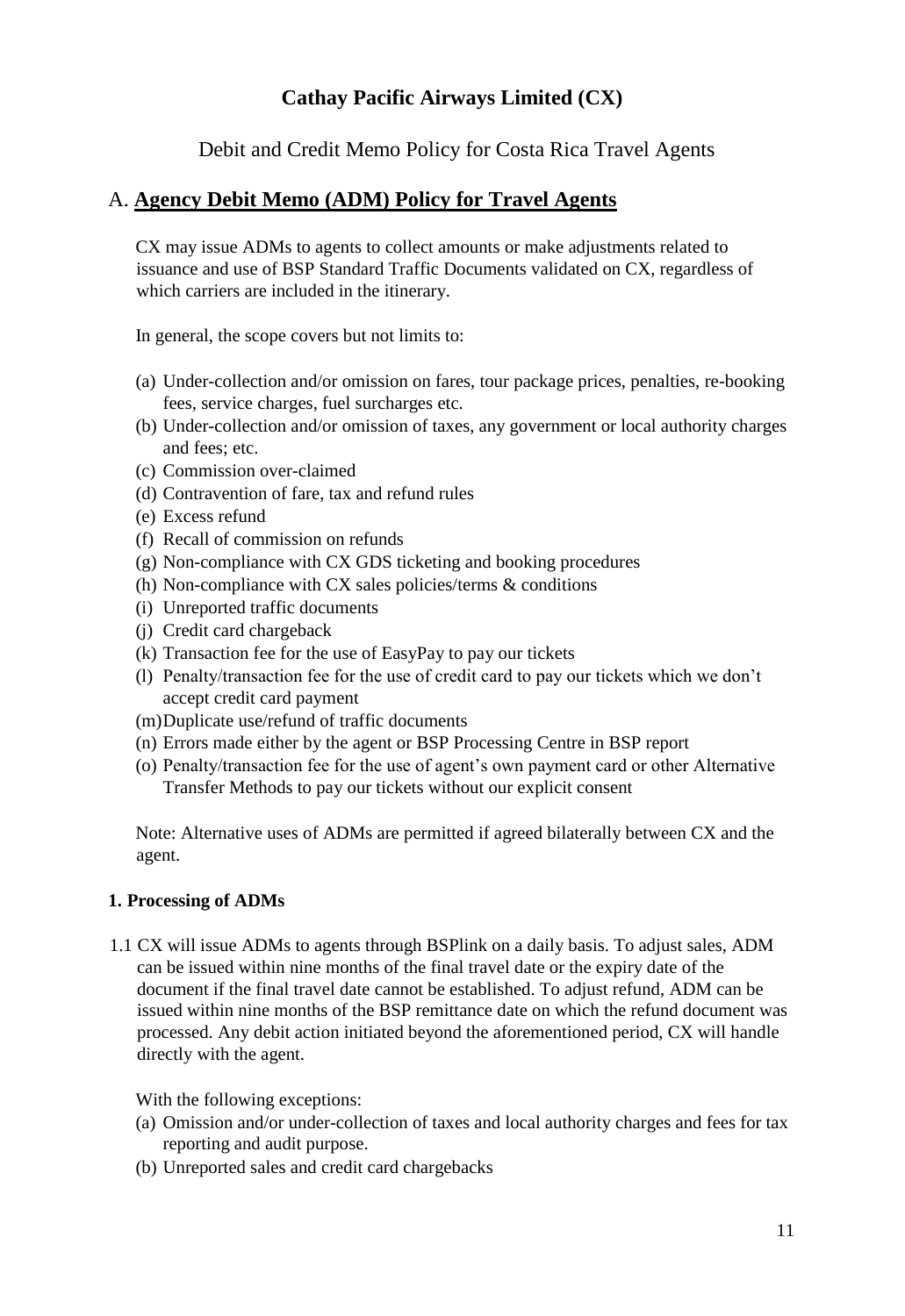- 1.2 CX will not send physical copies of ADMs to agents but will provide agents with supporting documents and breakdowns of the debit upon request. For complicated calculations and with ADM issued for a series of tickets on taxes and surcharges, supporting listing and breakdowns will be attached to ADM in BSPlink at the time of issuance.
- 1.3 CX will not issue more than one ADM to recall fare/surcharges/taxes in relation to the same ticket unless the nature of collection or adjustment is totally different from the previously issued ADM. For instance, the agent subsequently refunds the ticket and it is found over-refunded, CX would send another ADM to the agent in relation to that ticket which an ADM has been sent before for under-report of fare/surcharge/taxes.
- 1.4 CX will issue an ADM for a specific transaction only, and will not group unrelated transaction together. However, more than one charge can be included in one ADM if the reason for the charge is the same.
- 1.5 Apart from fare discrepancy of the ticket, CX will levy the following administration fees and/or charges and reserve the right to amend these administration fees to cover costs relating to the processing of ADM with the following reasons, but not limit to.

| <b>ADM Issuance Reasons</b>         | <b>ADM Fee or Charge per ticket</b> |
|-------------------------------------|-------------------------------------|
| Missing tour code / Wrong tour code | USD 100 each ticket                 |
| Missing conjunction ticket          | USD 100 each ticket                 |
| First & Second OD Abuse             | Delink & USD 10,000 to relink       |
| Third OD Abuse onwards              | Delink & USD 20,000 to relink       |

- 1.6 CX will levy the higher of the ADM fees or 21% administration fee of the ADM amount. This charge will be reversed only upon full acceptance of the dispute for wrong ADM issuance by CX.
- 1.7 Penalty on unreported sales will be issued by CX via ADM as follows:

Irregularities will be cleaned up if an offence occurred 12 months onward from the last instance.

- 2.1. Agents who wish to dispute the ADMs issued by CX should either respond via BSPlink or email to amer\_adm@cathaypacific.com.
- 2.2. CX will respond agent's ADM disputes within 60 days of receipt as per IATA Resolution 850.
- 2.3. For any valid dispute submitted after expiry of BSPlink latency period and up to six months from date of ADM, CX reserve the right to charge a late fee which would be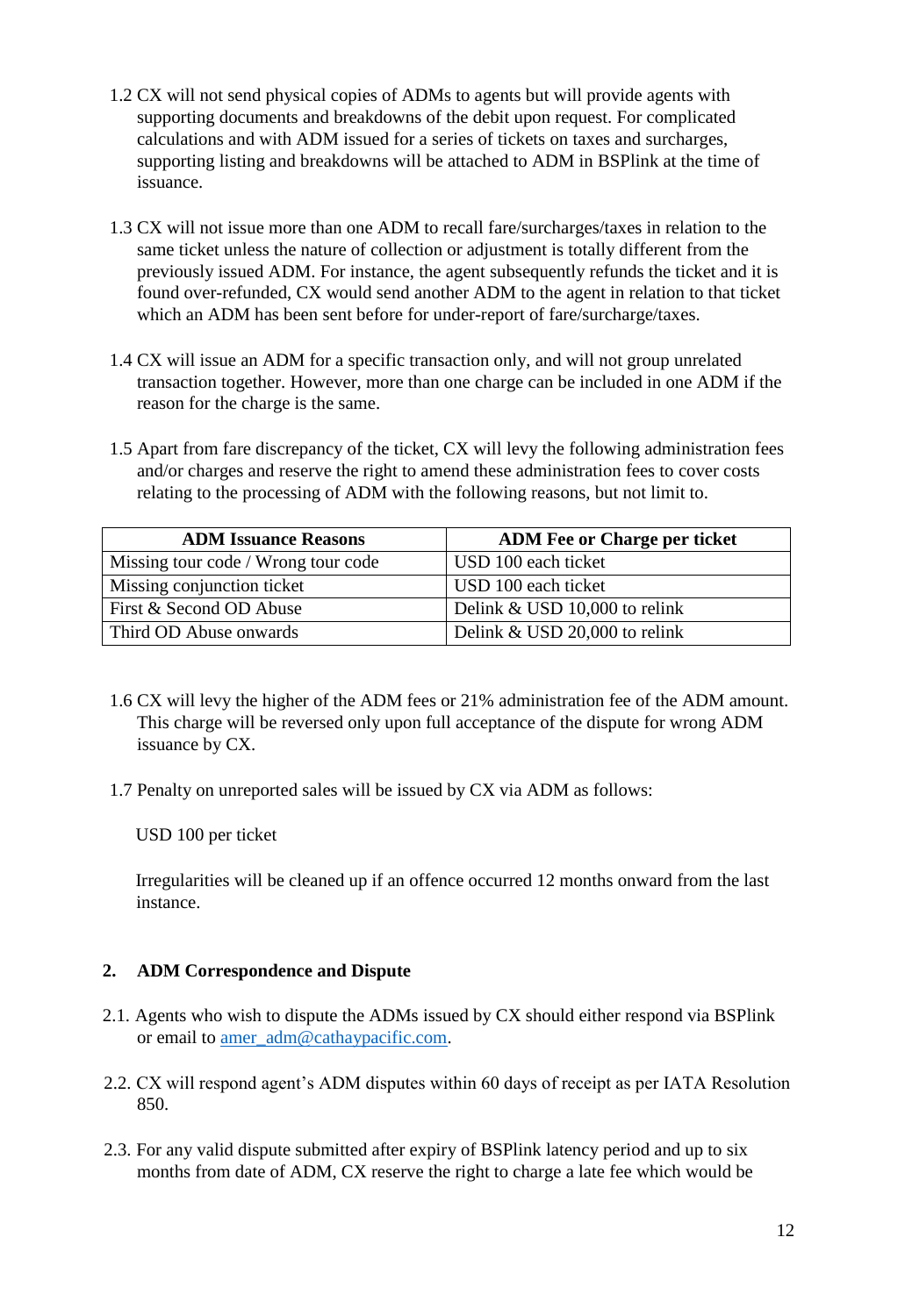2.4. Dispute for tickets issued under Global Distribution System (GDS) fare guarantees should be made to GDSs. Reimbursement for ADMs deducted through BSPlink should be made to agents directly by GDS.

# **B. Agency Credit Memo (ACM) Policy for Travel Agents**

CX will issue ACMs to reimburse or make adjustments to agents on cash activities resulted from errors made by either agents or BSP Processing Centre. Over-payment for transportation or related charges and fees paid by credit card will only be made to the original credit card used for the ticket purchase.

### 1. **Online ACM Request on BSPlink by Agents**

1.1. In line with the automation of sales summary adjustment by BSP, agents should submit ACM Request function with administration fee of USD 100 per ticket through BSPlink to CX for authorization. Copies of supporting documents should be scanned and sent as an attachment to the ACM request. Absence of supporting would result in delay in processing of ACM request.

### 2. **Permitted Time Frame and Minimum Adjustment Amount**

- 2.1 Adjustment request will not be accepted after one years from date of issuance of ticket.
- 2.2 Amounts less than USD 100 per transaction will not be handled

### 3. **Processing of ACM Request**

3.1 CX will only process ACMs from agents for transactions with the same reason. Grouping of unrelated transactions in one ACM Request is not permitted.

3.2 CX will authorize ACM Request from agents online in BSPlink.

- CX will state reason(s) and/or revised value for rejected ACM Request on BSPlink. Agent can re-submit ACM Request on BSPlink with revised value.
- For rejected ACM Request, no ACM will be issued unless it is bilaterally agreed between CX and the agent for re-submission through ACM Request in BSPlink.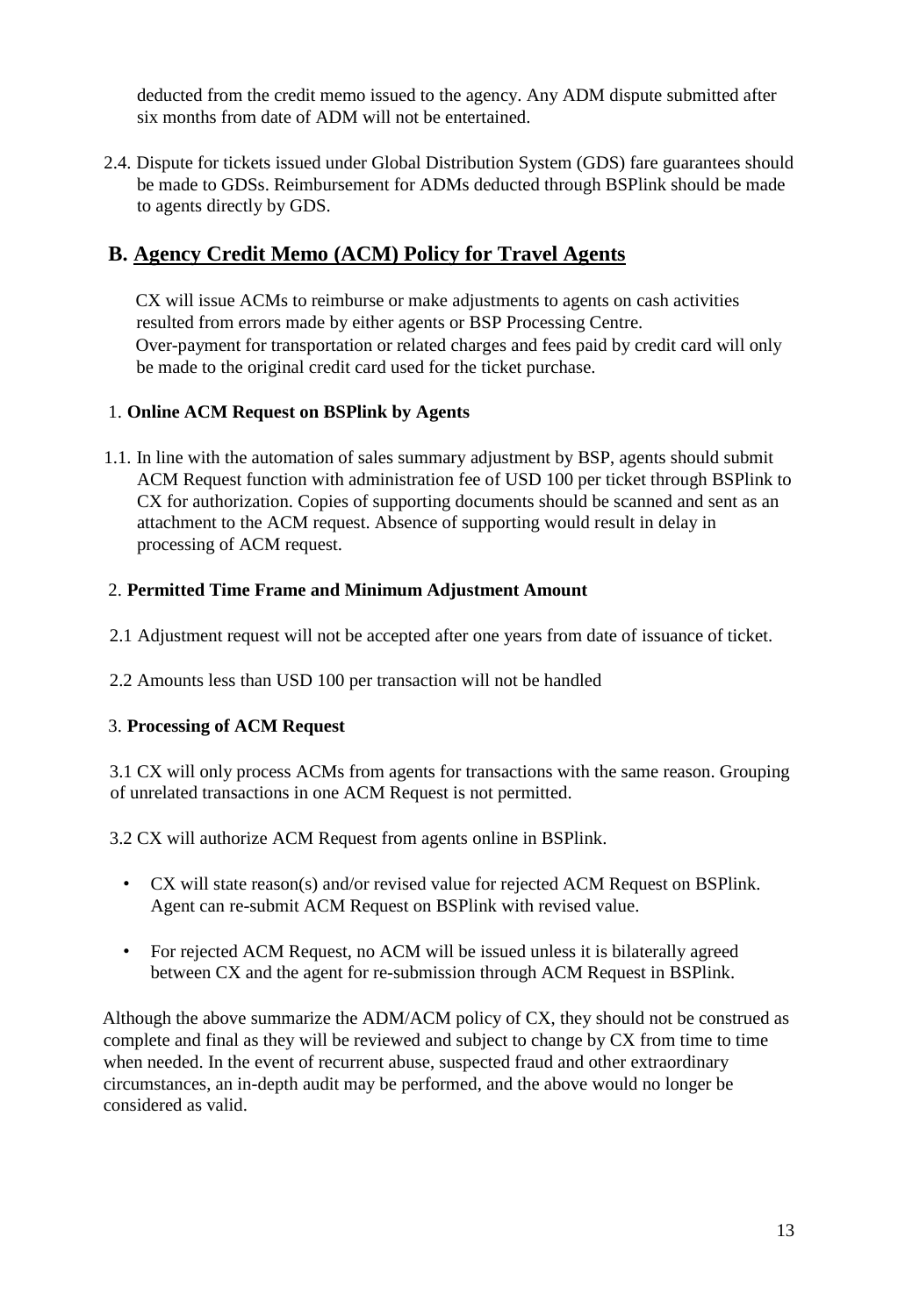Debit and Credit Memo Policy for Dominican Republic Travel Agents

### <span id="page-13-0"></span>A. **Agency Debit Memo (ADM) Policy for Travel Agents**

CX may issue ADMs to agents to collect amounts or make adjustments related to issuance and use of BSP Standard Traffic Documents validated on CX, regardless of which carriers are included in the itinerary.

In general, the scope covers but not limits to:

- (a) Under-collection and/or omission on fares, tour package prices, penalties, re-booking fees, service charges, fuel surcharges etc.
- (b) Under-collection and/or omission of taxes, any government or local authority charges and fees; etc.
- (c) Commission over-claimed
- (d) Contravention of fare, tax and refund rules
- (e) Excess refund
- (f) Recall of commission on refunds
- (g) Non-compliance with CX GDS ticketing and booking procedures
- (h) Non-compliance with CX sales policies/terms  $\&$  conditions
- (i) Unreported traffic documents
- (j) Credit card chargeback
- (k) Transaction fee for the use of EasyPay to pay our tickets
- (l) Penalty/transaction fee for the use of credit card to pay our tickets which we don't accept credit card payment
- (m)Duplicate use/refund of traffic documents
- (n) Errors made either by the agent or BSP Processing Centre in BSP report
- (o) Penalty/transaction fee for the use of agent's own payment card or other Alternative Transfer Methods to pay our tickets without our explicit consent

Note: Alternative uses of ADMs are permitted if agreed bilaterally between CX and the agent.

### **1. Processing of ADMs**

1.1 CX will issue ADMs to agents through BSPlink on a daily basis. To adjust sales, ADM can be issued within nine months of the final travel date or the expiry date of the document if the final travel date cannot be established. To adjust refund, ADM can be issued within nine months of the BSP remittance date on which the refund document was processed. Any debit action initiated beyond the aforementioned period, CX will handle directly with the agent.

- (a) Omission and/or under-collection of taxes and local authority charges and fees for tax reporting and audit purpose.
- (b) Unreported sales and credit card chargebacks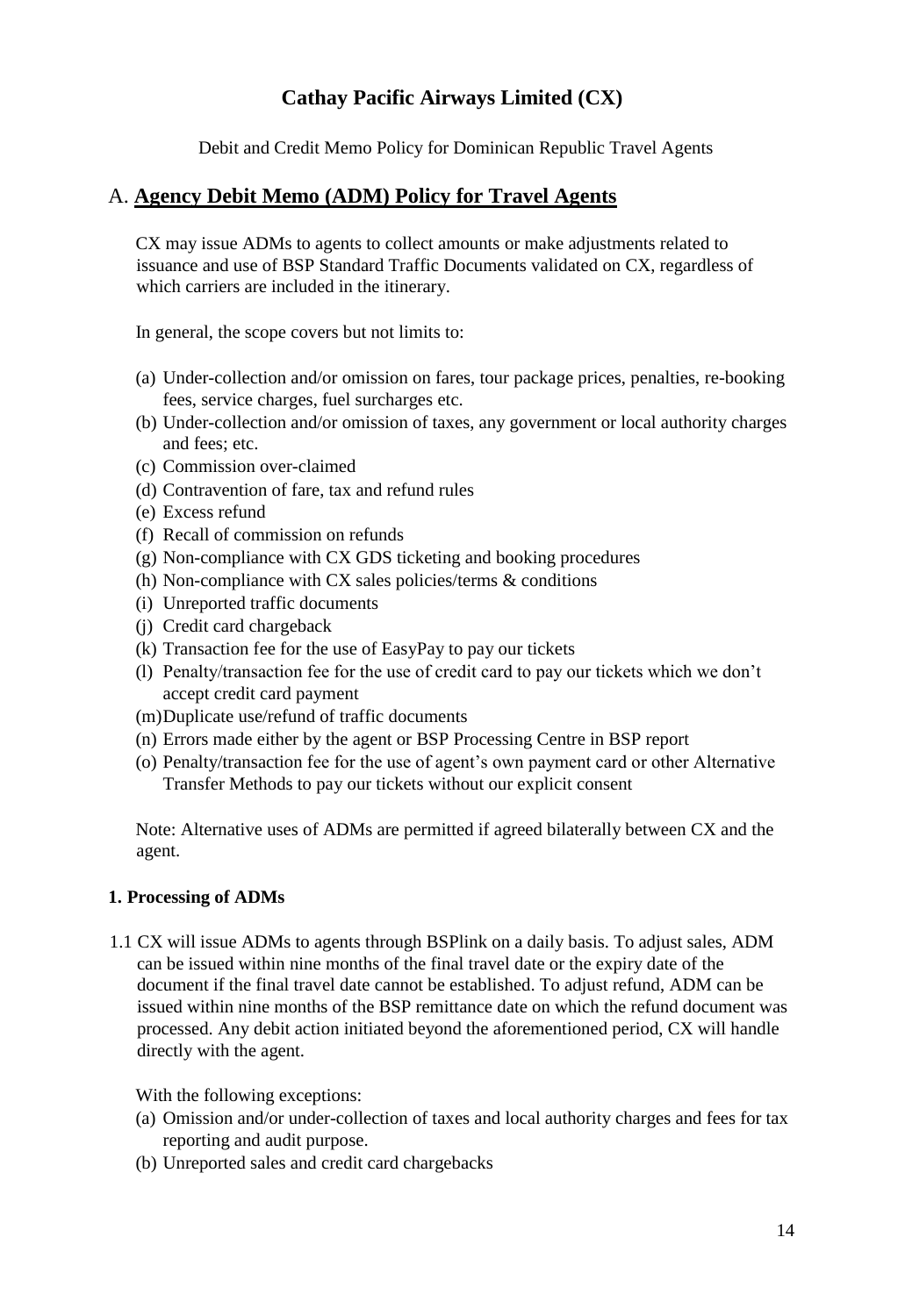- 1.2 CX will not send physical copies of ADMs to agents but will provide agents with supporting documents and breakdowns of the debit upon request. For complicated calculations and with ADM issued for a series of tickets on taxes and surcharges, supporting listing and breakdowns will be attached to ADM in BSPlink at the time of issuance.
- 1.3 CX will not issue more than one ADM to recall fare/surcharges/taxes in relation to the same ticket unless the nature of collection or adjustment is totally different from the previously issued ADM. For instance, the agent subsequently refunds the ticket and it is found over-refunded, CX would send another ADM to the agent in relation to that ticket which an ADM has been sent before for under-report of fare/surcharge/taxes.
- 1.4 CX will issue an ADM for a specific transaction only, and will not group unrelated transaction together. However, more than one charge can be included in one ADM if the reason for the charge is the same.
- 1.5 Apart from fare discrepancy of the ticket, CX will levy the following administration fees and/or charges and reserve the right to amend these administration fees to cover costs relating to the processing of ADM with the following reasons, but not limit to.

| <b>ADM Issuance Reasons</b>         | <b>ADM Fee or Charge per ticket</b> |
|-------------------------------------|-------------------------------------|
| Missing tour code / Wrong tour code | USD 100 each ticket                 |
| Missing conjunction ticket          | USD 100 each ticket                 |
| First & Second OD Abuse             | Delink & USD 10,000 to relink       |
| Third OD Abuse onwards              | Delink & USD 20,000 to relink       |

- 1.6 CX will levy the higher of the ADM fees or 21% administration fee of the ADM amount. This charge will be reversed only upon full acceptance of the dispute for wrong ADM issuance by CX.
- 1.7 Penalty on unreported sales will be issued by CX via ADM as follows:

Irregularities will be cleaned up if an offence occurred 12 months onward from the last instance.

- 2.1. Agents who wish to dispute the ADMs issued by CX should either respond via BSPlink or email to amer\_adm@cathaypacific.com.
- 2.2. CX will respond agent's ADM disputes within 60 days of receipt as per IATA Resolution 850.
- 2.3. For any valid dispute submitted after expiry of BSPlink latency period and up to six months from date of ADM, CX reserve the right to charge a late fee which would be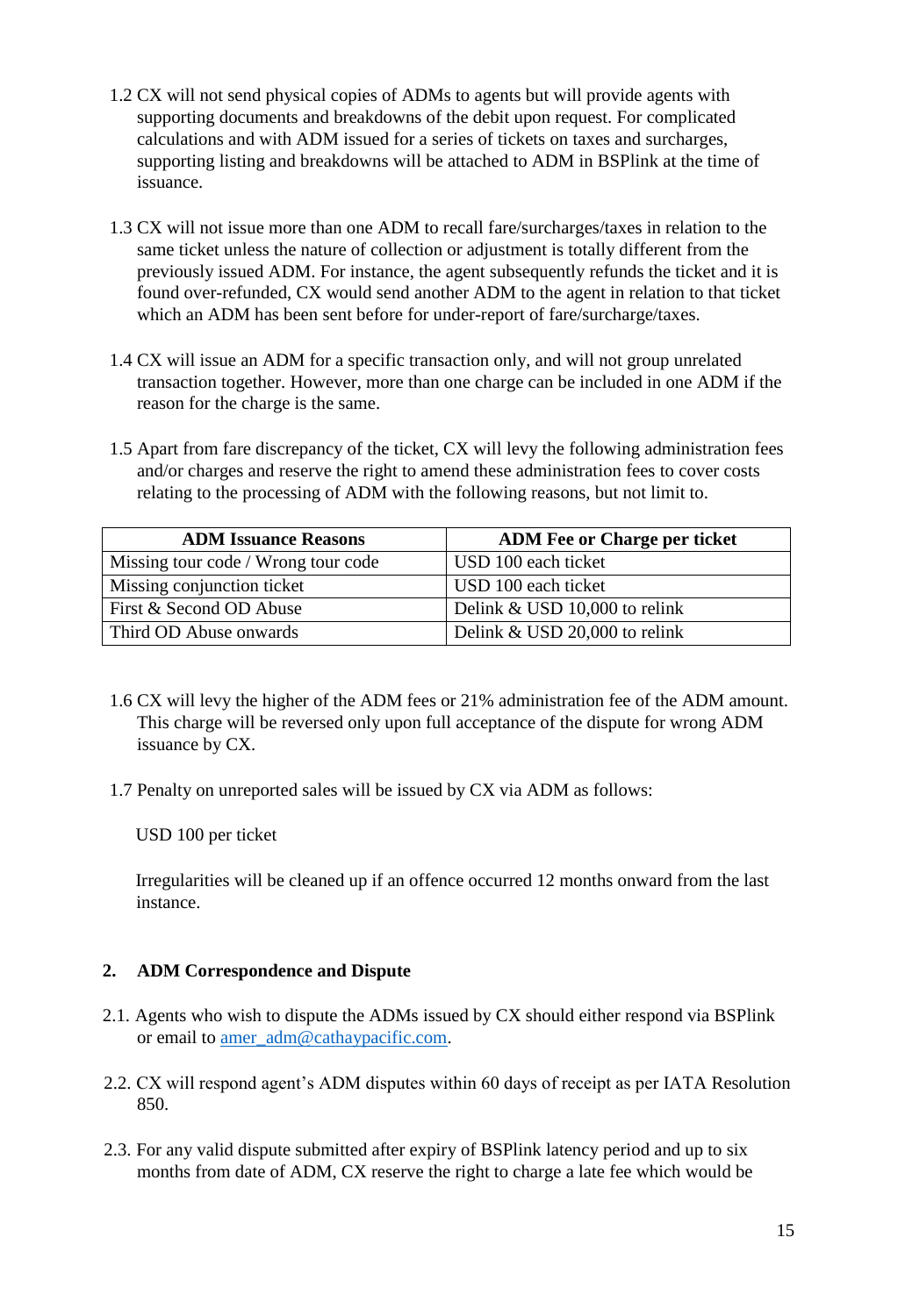2.4. Dispute for tickets issued under Global Distribution System (GDS) fare guarantees should be made to GDSs. Reimbursement for ADMs deducted through BSPlink should be made to agents directly by GDS.

# **B. Agency Credit Memo (ACM) Policy for Travel Agents**

CX will issue ACMs to reimburse or make adjustments to agents on cash activities resulted from errors made by either agents or BSP Processing Centre. Over-payment for transportation or related charges and fees paid by credit card will only be made to the original credit card used for the ticket purchase.

### 1. **Online ACM Request on BSPlink by Agents**

1.1. In line with the automation of sales summary adjustment by BSP, agents should submit ACM Request function with administration fee of USD 100 per ticket through BSPlink to CX for authorization. Copies of supporting documents should be scanned and sent as an attachment to the ACM request. Absence of supporting would result in delay in processing of ACM request.

### 2. **Permitted Time Frame and Minimum Adjustment Amount**

- 2.1 Adjustment request will not be accepted after one years from date of issuance of ticket.
- 2.2 Amounts less than USD 100 per transaction will not be handled

### 3. **Processing of ACM Request**

3.1 CX will only process ACMs from agents for transactions with the same reason. Grouping of unrelated transactions in one ACM Request is not permitted.

3.2 CX will authorize ACM Request from agents online in BSPlink.

- CX will state reason(s) and/or revised value for rejected ACM Request on BSPlink. Agent can re-submit ACM Request on BSPlink with revised value.
- For rejected ACM Request, no ACM will be issued unless it is bilaterally agreed between CX and the agent for re-submission through ACM Request in BSPlink.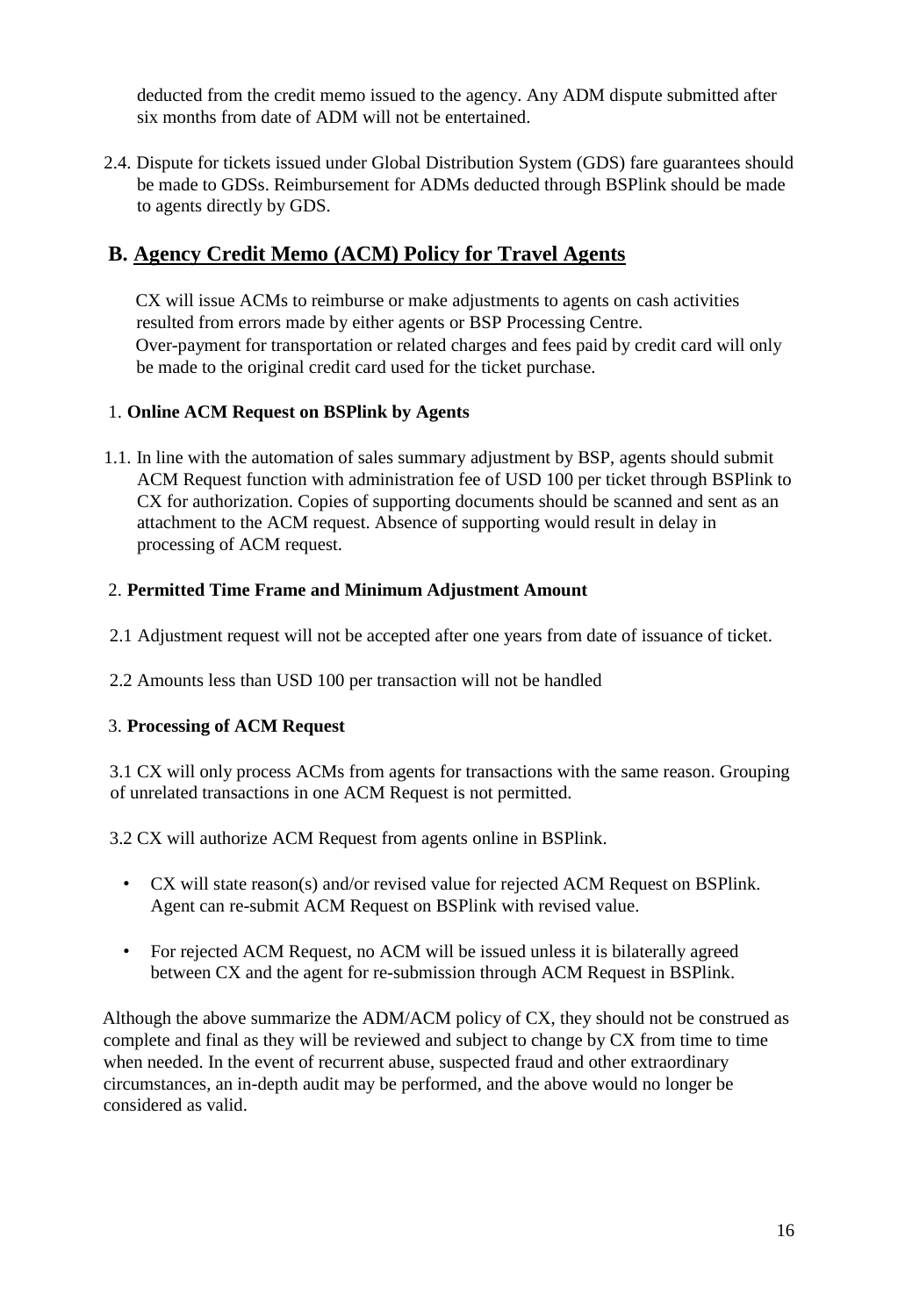Debit and Credit Memo Policy for Ecuador Travel Agents

### <span id="page-16-0"></span>A. **Agency Debit Memo (ADM) Policy for Travel Agents**

CX may issue ADMs to agents to collect amounts or make adjustments related to issuance and use of BSP Standard Traffic Documents validated on CX, regardless of which carriers are included in the itinerary.

In general, the scope covers but not limits to:

- (a) Under-collection and/or omission on fares, tour package prices, penalties, re-booking fees, service charges, fuel surcharges etc.
- (b) Under-collection and/or omission of taxes, any government or local authority charges and fees; etc.
- (c) Commission over-claimed
- (d) Contravention of fare, tax and refund rules
- (e) Excess refund
- (f) Recall of commission on refunds
- (g) Non-compliance with CX GDS ticketing and booking procedures
- (h) Non-compliance with CX sales policies/terms  $\&$  conditions
- (i) Unreported traffic documents
- (j) Credit card chargeback
- (k) Transaction fee for the use of EasyPay to pay our tickets
- (l) Penalty/transaction fee for the use of credit card to pay our tickets which we don't accept credit card payment
- (m)Duplicate use/refund of traffic documents
- (n) Errors made either by the agent or BSP Processing Centre in BSP report
- (o) Penalty/transaction fee for the use of agent's own payment card or other Alternative Transfer Methods to pay our tickets without our explicit consent

Note: Alternative uses of ADMs are permitted if agreed bilaterally between CX and the agent.

### **1. Processing of ADMs**

1.1 CX will issue ADMs to agents through BSPlink on a daily basis. To adjust sales, ADM can be issued within nine months of the final travel date or the expiry date of the document if the final travel date cannot be established. To adjust refund, ADM can be issued within nine months of the BSP remittance date on which the refund document was processed. Any debit action initiated beyond the aforementioned period, CX will handle directly with the agent.

- (a) Omission and/or under-collection of taxes and local authority charges and fees for tax reporting and audit purpose.
- (b) Unreported sales and credit card chargebacks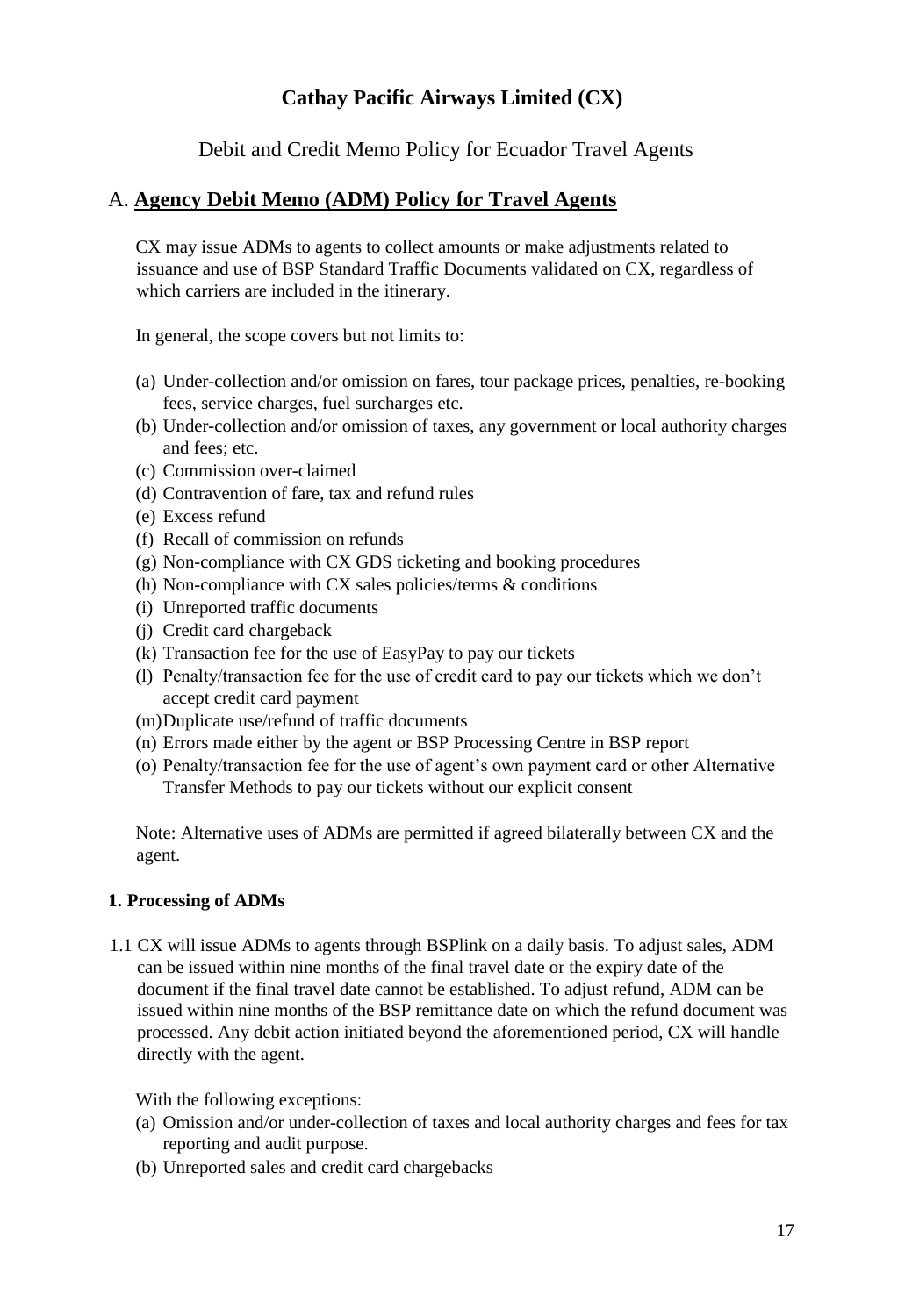- 1.2 CX will not send physical copies of ADMs to agents but will provide agents with supporting documents and breakdowns of the debit upon request. For complicated calculations and with ADM issued for a series of tickets on taxes and surcharges, supporting listing and breakdowns will be attached to ADM in BSPlink at the time of issuance.
- 1.3 CX will not issue more than one ADM to recall fare/surcharges/taxes in relation to the same ticket unless the nature of collection or adjustment is totally different from the previously issued ADM. For instance, the agent subsequently refunds the ticket and it is found over-refunded, CX would send another ADM to the agent in relation to that ticket which an ADM has been sent before for under-report of fare/surcharge/taxes.
- 1.4 CX will issue an ADM for a specific transaction only, and will not group unrelated transaction together. However, more than one charge can be included in one ADM if the reason for the charge is the same.
- 1.5 Apart from fare discrepancy of the ticket, CX will levy the following administration fees and/or charges and reserve the right to amend these administration fees to cover costs relating to the processing of ADM with the following reasons, but not limit to.

| <b>ADM Issuance Reasons</b>         | <b>ADM Fee or Charge per ticket</b> |
|-------------------------------------|-------------------------------------|
| Missing tour code / Wrong tour code | USD 100 each ticket                 |
| Missing conjunction ticket          | USD 100 each ticket                 |
| First & Second OD Abuse             | Delink & USD 10,000 to relink       |
| Third OD Abuse onwards              | Delink & USD 20,000 to relink       |

- 1.6 CX will levy the higher of the ADM fees or 21% administration fee of the ADM amount. This charge will be reversed only upon full acceptance of the dispute for wrong ADM issuance by CX.
- 1.7 Penalty on unreported sales will be issued by CX via ADM as follows:

Irregularities will be cleaned up if an offence occurred 12 months onward from the last instance.

- 2.1. Agents who wish to dispute the ADMs issued by CX should either respond via BSPlink or email to amer\_adm@cathaypacific.com.
- 2.2. CX will respond agent's ADM disputes within 60 days of receipt as per IATA Resolution 850.
- 2.3. For any valid dispute submitted after expiry of BSPlink latency period and up to six months from date of ADM, CX reserve the right to charge a late fee which would be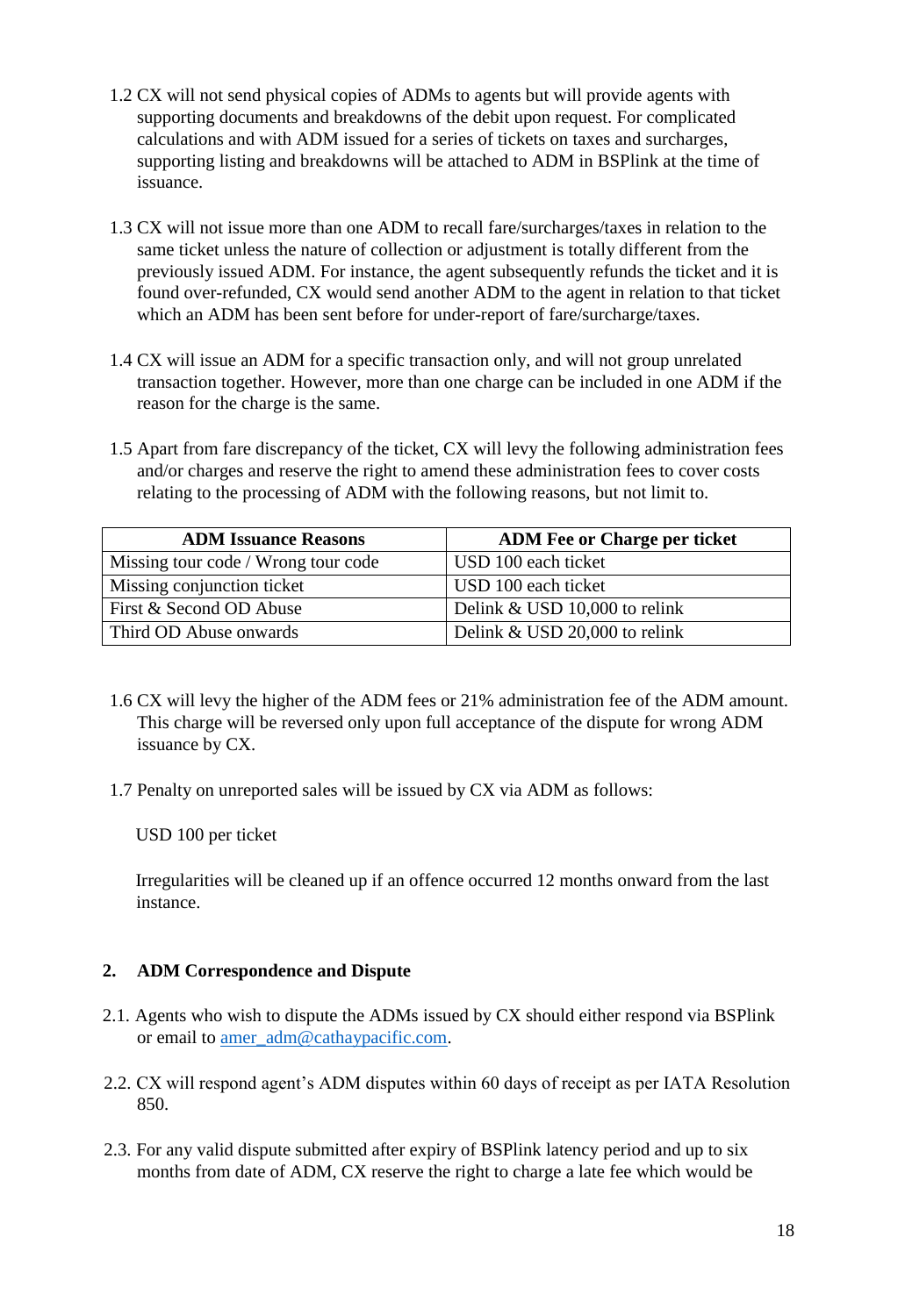2.4. Dispute for tickets issued under Global Distribution System (GDS) fare guarantees should be made to GDSs. Reimbursement for ADMs deducted through BSPlink should be made to agents directly by GDS.

# **B. Agency Credit Memo (ACM) Policy for Travel Agents**

CX will issue ACMs to reimburse or make adjustments to agents on cash activities resulted from errors made by either agents or BSP Processing Centre. Over-payment for transportation or related charges and fees paid by credit card will only be made to the original credit card used for the ticket purchase.

### 1. **Online ACM Request on BSPlink by Agents**

1.1. In line with the automation of sales summary adjustment by BSP, agents should submit ACM Request function with administration fee of USD 100 per ticket through BSPlink to CX for authorization. Copies of supporting documents should be scanned and sent as an attachment to the ACM request. Absence of supporting would result in delay in processing of ACM request.

### 2. **Permitted Time Frame and Minimum Adjustment Amount**

- 2.1 Adjustment request will not be accepted after one years from date of issuance of ticket.
- 2.2 Amounts less than USD 100 per transaction will not be handled

### 3. **Processing of ACM Request**

3.1 CX will only process ACMs from agents for transactions with the same reason. Grouping of unrelated transactions in one ACM Request is not permitted.

3.2 CX will authorize ACM Request from agents online in BSPlink.

- CX will state reason(s) and/or revised value for rejected ACM Request on BSPlink. Agent can re-submit ACM Request on BSPlink with revised value.
- For rejected ACM Request, no ACM will be issued unless it is bilaterally agreed between CX and the agent for re-submission through ACM Request in BSPlink.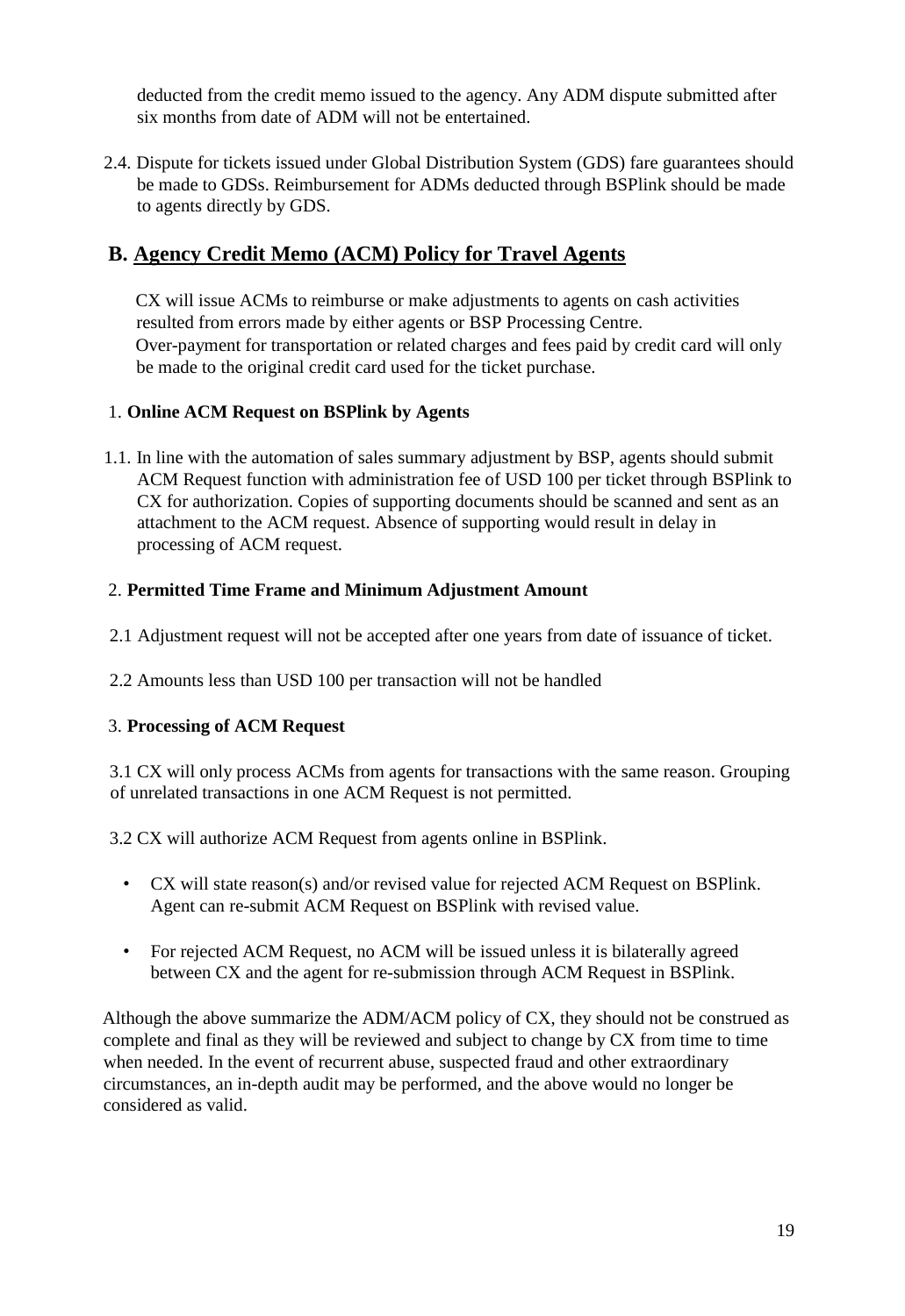Debit and Credit Memo Policy for Haiti Travel Agents

### <span id="page-19-0"></span>A. **Agency Debit Memo (ADM) Policy for Travel Agents**

CX may issue ADMs to agents to collect amounts or make adjustments related to issuance and use of BSP Standard Traffic Documents validated on CX, regardless of which carriers are included in the itinerary.

In general, the scope covers but not limits to:

- (a) Under-collection and/or omission on fares, tour package prices, penalties, re-booking fees, service charges, fuel surcharges etc.
- (b) Under-collection and/or omission of taxes, any government or local authority charges and fees; etc.
- (c) Commission over-claimed
- (d) Contravention of fare, tax and refund rules
- (e) Excess refund
- (f) Recall of commission on refunds
- (g) Non-compliance with CX GDS ticketing and booking procedures
- (h) Non-compliance with CX sales policies/terms & conditions
- (i) Unreported traffic documents
- (j) Credit card chargeback
- (k) Transaction fee for the use of EasyPay to pay our tickets
- (l) Penalty/transaction fee for the use of credit card to pay our tickets which we don't accept credit card payment
- (m)Duplicate use/refund of traffic documents
- (n) Errors made either by the agent or BSP Processing Centre in BSP report
- (o) Penalty/transaction fee for the use of agent's own payment card or other Alternative Transfer Methods to pay our tickets without our explicit consent

Note: Alternative uses of ADMs are permitted if agreed bilaterally between CX and the agent.

### **1. Processing of ADMs**

1.1 CX will issue ADMs to agents through BSPlink on a daily basis. To adjust sales, ADM can be issued within nine months of the final travel date or the expiry date of the document if the final travel date cannot be established. To adjust refund, ADM can be issued within nine months of the BSP remittance date on which the refund document was processed. Any debit action initiated beyond the aforementioned period, CX will handle directly with the agent.

- (a) Omission and/or under-collection of taxes and local authority charges and fees for tax reporting and audit purpose.
- (b) Unreported sales and credit card chargebacks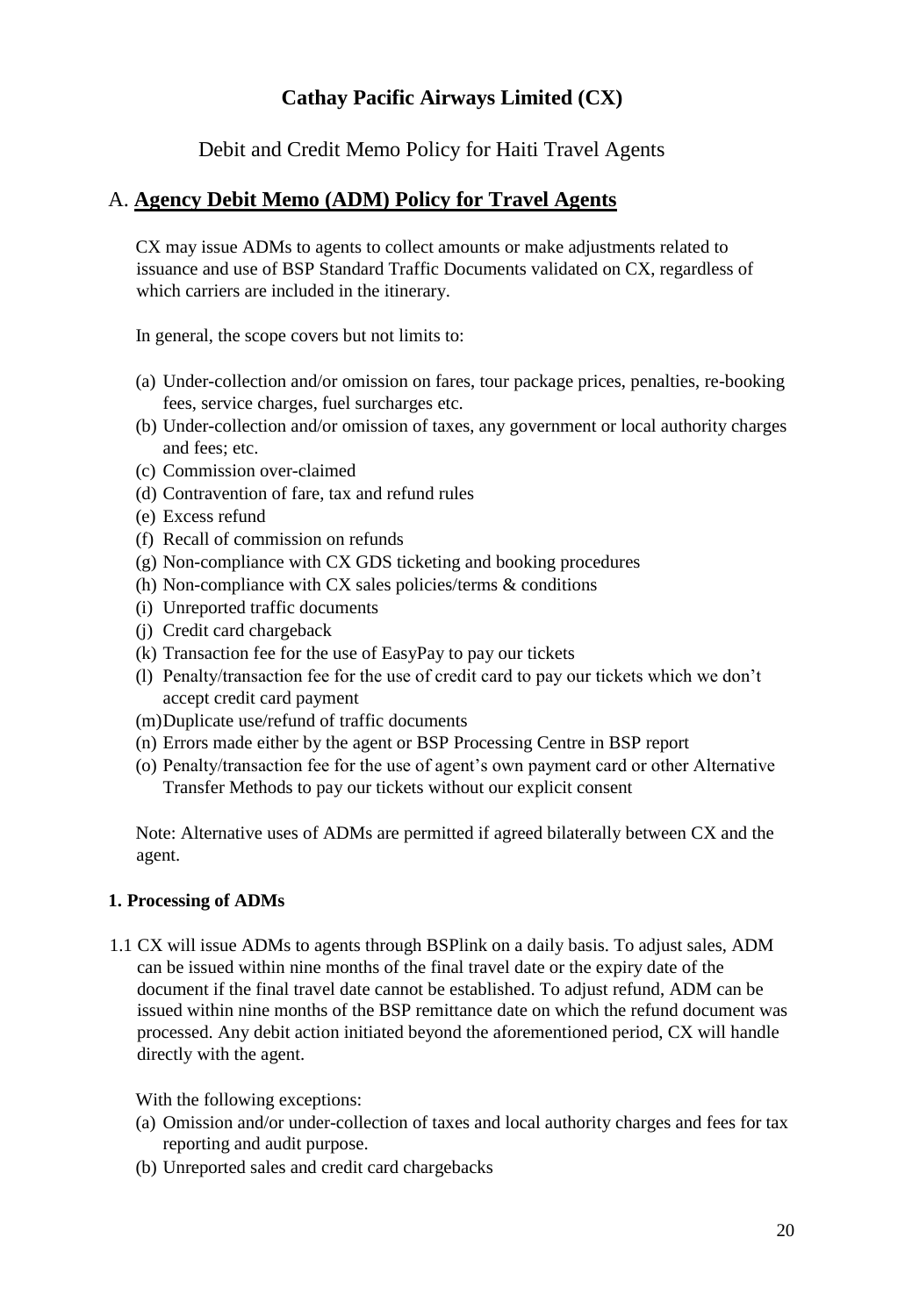- 1.2 CX will not send physical copies of ADMs to agents but will provide agents with supporting documents and breakdowns of the debit upon request. For complicated calculations and with ADM issued for a series of tickets on taxes and surcharges, supporting listing and breakdowns will be attached to ADM in BSPlink at the time of issuance.
- 1.3 CX will not issue more than one ADM to recall fare/surcharges/taxes in relation to the same ticket unless the nature of collection or adjustment is totally different from the previously issued ADM. For instance, the agent subsequently refunds the ticket and it is found over-refunded, CX would send another ADM to the agent in relation to that ticket which an ADM has been sent before for under-report of fare/surcharge/taxes.
- 1.4 CX will issue an ADM for a specific transaction only, and will not group unrelated transaction together. However, more than one charge can be included in one ADM if the reason for the charge is the same.
- 1.5 Apart from fare discrepancy of the ticket, CX will levy the following administration fees and/or charges and reserve the right to amend these administration fees to cover costs relating to the processing of ADM with the following reasons, but not limit to.

| <b>ADM Issuance Reasons</b>         | <b>ADM Fee or Charge per ticket</b> |
|-------------------------------------|-------------------------------------|
| Missing tour code / Wrong tour code | USD 100 each ticket                 |
| Missing conjunction ticket          | USD 100 each ticket                 |
| First & Second OD Abuse             | Delink & USD 10,000 to relink       |
| Third OD Abuse onwards              | Delink & USD 20,000 to relink       |

- 1.6 CX will levy the higher of the ADM fees or 21% administration fee of the ADM amount. This charge will be reversed only upon full acceptance of the dispute for wrong ADM issuance by CX.
- 1.7 Penalty on unreported sales will be issued by CX via ADM as follows:

Irregularities will be cleaned up if an offence occurred 12 months onward from the last instance.

- 2.1. Agents who wish to dispute the ADMs issued by CX should either respond via BSPlink or email to amer\_adm@cathaypacific.com.
- 2.2. CX will respond agent's ADM disputes within 60 days of receipt as per IATA Resolution 850.
- 2.3. For any valid dispute submitted after expiry of BSPlink latency period and up to six months from date of ADM, CX reserve the right to charge a late fee which would be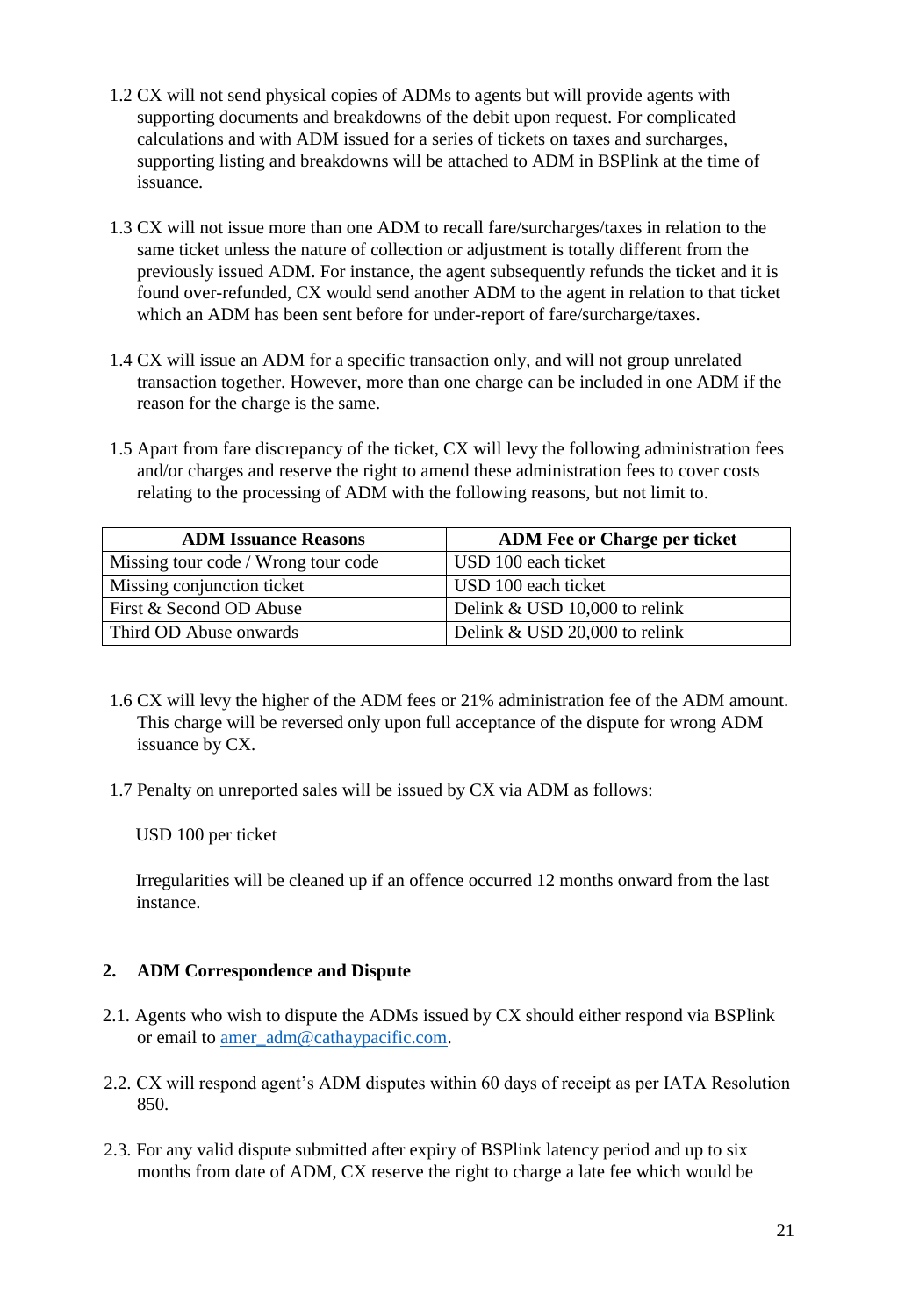2.4. Dispute for tickets issued under Global Distribution System (GDS) fare guarantees should be made to GDSs. Reimbursement for ADMs deducted through BSPlink should be made to agents directly by GDS.

# **B. Agency Credit Memo (ACM) Policy for Travel Agents**

CX will issue ACMs to reimburse or make adjustments to agents on cash activities resulted from errors made by either agents or BSP Processing Centre. Over-payment for transportation or related charges and fees paid by credit card will only be made to the original credit card used for the ticket purchase.

### 1. **Online ACM Request on BSPlink by Agents**

1.1. In line with the automation of sales summary adjustment by BSP, agents should submit ACM Request function with administration fee of USD 100 per ticket through BSPlink to CX for authorization. Copies of supporting documents should be scanned and sent as an attachment to the ACM request. Absence of supporting would result in delay in processing of ACM request.

### 2. **Permitted Time Frame and Minimum Adjustment Amount**

- 2.1 Adjustment request will not be accepted after one years from date of issuance of ticket.
- 2.2 Amounts less than USD 100 per transaction will not be handled

### 3. **Processing of ACM Request**

3.1 CX will only process ACMs from agents for transactions with the same reason. Grouping of unrelated transactions in one ACM Request is not permitted.

3.2 CX will authorize ACM Request from agents online in BSPlink.

- CX will state reason(s) and/or revised value for rejected ACM Request on BSPlink. Agent can re-submit ACM Request on BSPlink with revised value.
- For rejected ACM Request, no ACM will be issued unless it is bilaterally agreed between CX and the agent for re-submission through ACM Request in BSPlink.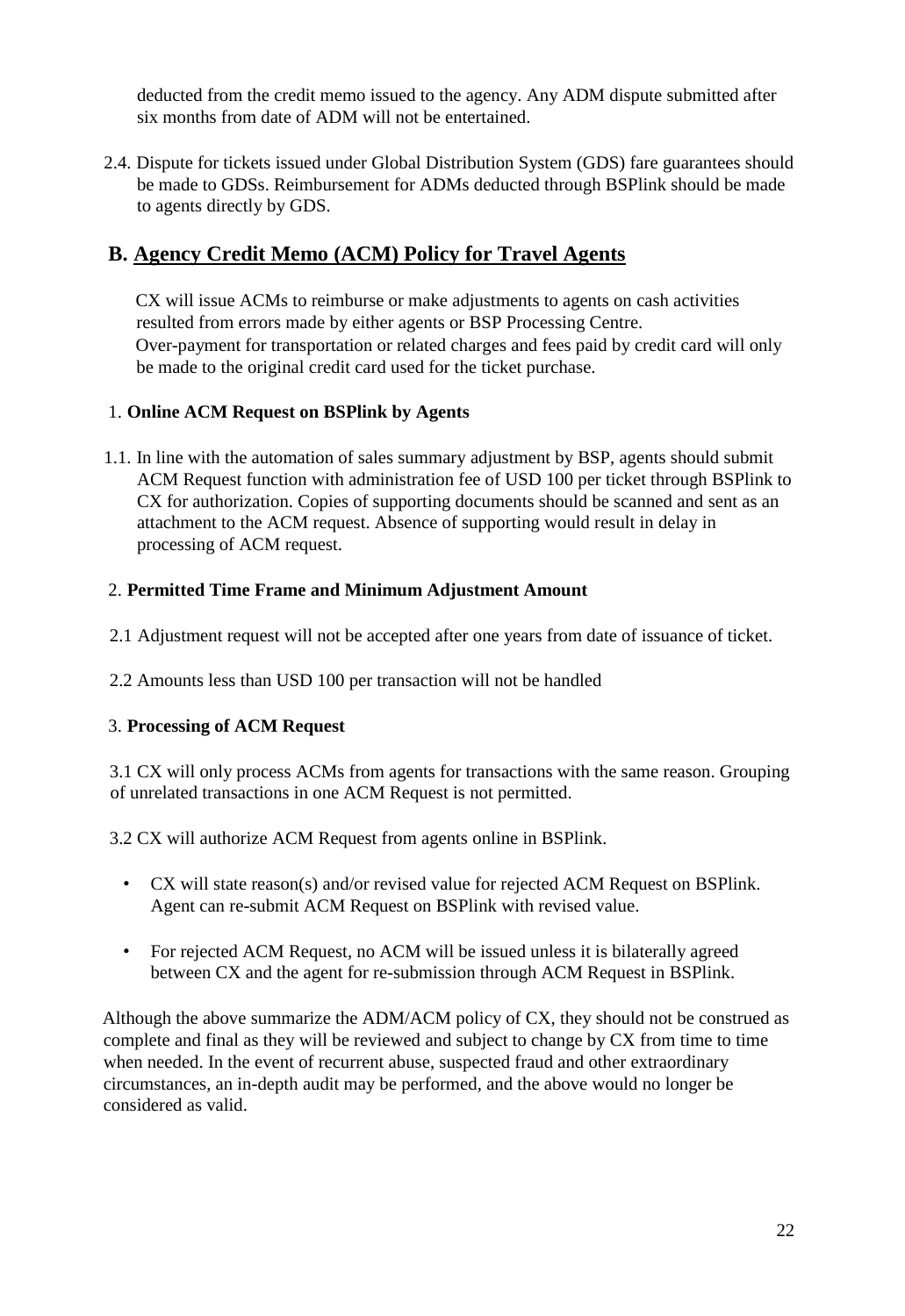Debit and Credit Memo Policy for Jamaica Travel Agents

### <span id="page-22-0"></span>A. **Agency Debit Memo (ADM) Policy for Travel Agents**

CX may issue ADMs to agents to collect amounts or make adjustments related to issuance and use of BSP Standard Traffic Documents validated on CX, regardless of which carriers are included in the itinerary.

In general, the scope covers but not limits to:

- (a) Under-collection and/or omission on fares, tour package prices, penalties, re-booking fees, service charges, fuel surcharges etc.
- (b) Under-collection and/or omission of taxes, any government or local authority charges and fees; etc.
- (c) Commission over-claimed
- (d) Contravention of fare, tax and refund rules
- (e) Excess refund
- (f) Recall of commission on refunds
- (g) Non-compliance with CX GDS ticketing and booking procedures
- (h) Non-compliance with CX sales policies/terms  $\&$  conditions
- (i) Unreported traffic documents
- (j) Credit card chargeback
- (k) Transaction fee for the use of EasyPay to pay our tickets
- (l) Penalty/transaction fee for the use of credit card to pay our tickets which we don't accept credit card payment
- (m)Duplicate use/refund of traffic documents
- (n) Errors made either by the agent or BSP Processing Centre in BSP report
- (o) Penalty/transaction fee for the use of agent's own payment card or other Alternative Transfer Methods to pay our tickets without our explicit consent

Note: Alternative uses of ADMs are permitted if agreed bilaterally between CX and the agent.

### **1. Processing of ADMs**

1.1 CX will issue ADMs to agents through BSPlink on a daily basis. To adjust sales, ADM can be issued within nine months of the final travel date or the expiry date of the document if the final travel date cannot be established. To adjust refund, ADM can be issued within nine months of the BSP remittance date on which the refund document was processed. Any debit action initiated beyond the aforementioned period, CX will handle directly with the agent.

- (a) Omission and/or under-collection of taxes and local authority charges and fees for tax reporting and audit purpose.
- (b) Unreported sales and credit card chargebacks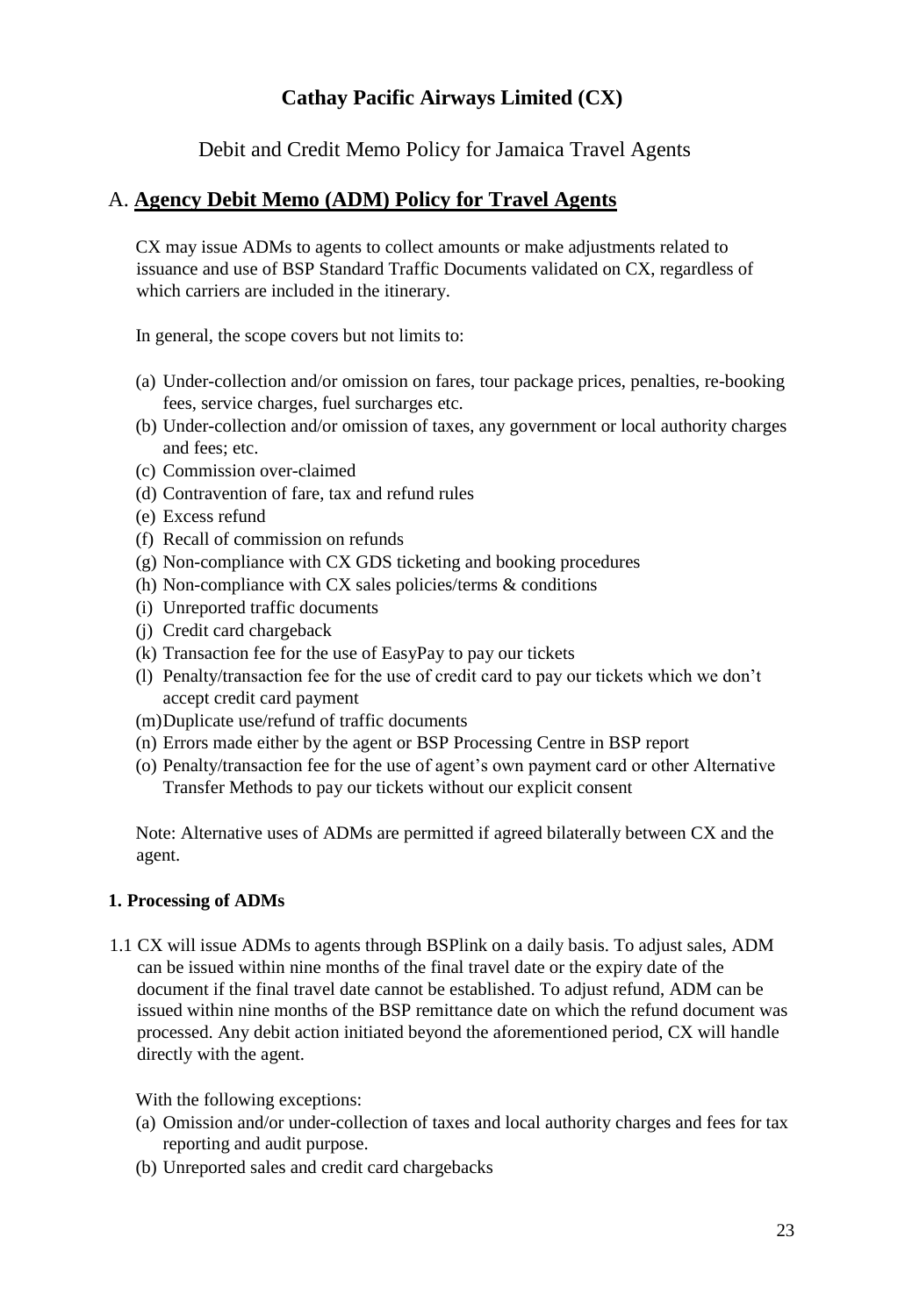- 1.2 CX will not send physical copies of ADMs to agents but will provide agents with supporting documents and breakdowns of the debit upon request. For complicated calculations and with ADM issued for a series of tickets on taxes and surcharges, supporting listing and breakdowns will be attached to ADM in BSPlink at the time of issuance.
- 1.3 CX will not issue more than one ADM to recall fare/surcharges/taxes in relation to the same ticket unless the nature of collection or adjustment is totally different from the previously issued ADM. For instance, the agent subsequently refunds the ticket and it is found over-refunded, CX would send another ADM to the agent in relation to that ticket which an ADM has been sent before for under-report of fare/surcharge/taxes.
- 1.4 CX will issue an ADM for a specific transaction only, and will not group unrelated transaction together. However, more than one charge can be included in one ADM if the reason for the charge is the same.
- 1.5 Apart from fare discrepancy of the ticket, CX will levy the following administration fees and/or charges and reserve the right to amend these administration fees to cover costs relating to the processing of ADM with the following reasons, but not limit to.

| <b>ADM Issuance Reasons</b>         | <b>ADM Fee or Charge per ticket</b> |
|-------------------------------------|-------------------------------------|
| Missing tour code / Wrong tour code | USD 100 each ticket                 |
| Missing conjunction ticket          | USD 100 each ticket                 |
| First & Second OD Abuse             | Delink & USD 10,000 to relink       |
| Third OD Abuse onwards              | Delink & USD 20,000 to relink       |

- 1.6 CX will levy the higher of the ADM fees or 21% administration fee of the ADM amount. This charge will be reversed only upon full acceptance of the dispute for wrong ADM issuance by CX.
- 1.7 Penalty on unreported sales will be issued by CX via ADM as follows:

Irregularities will be cleaned up if an offence occurred 12 months onward from the last instance.

- 2.1. Agents who wish to dispute the ADMs issued by CX should either respond via BSPlink or email to amer\_adm@cathaypacific.com.
- 2.2. CX will respond agent's ADM disputes within 60 days of receipt as per IATA Resolution 850.
- 2.3. For any valid dispute submitted after expiry of BSPlink latency period and up to six months from date of ADM, CX reserve the right to charge a late fee which would be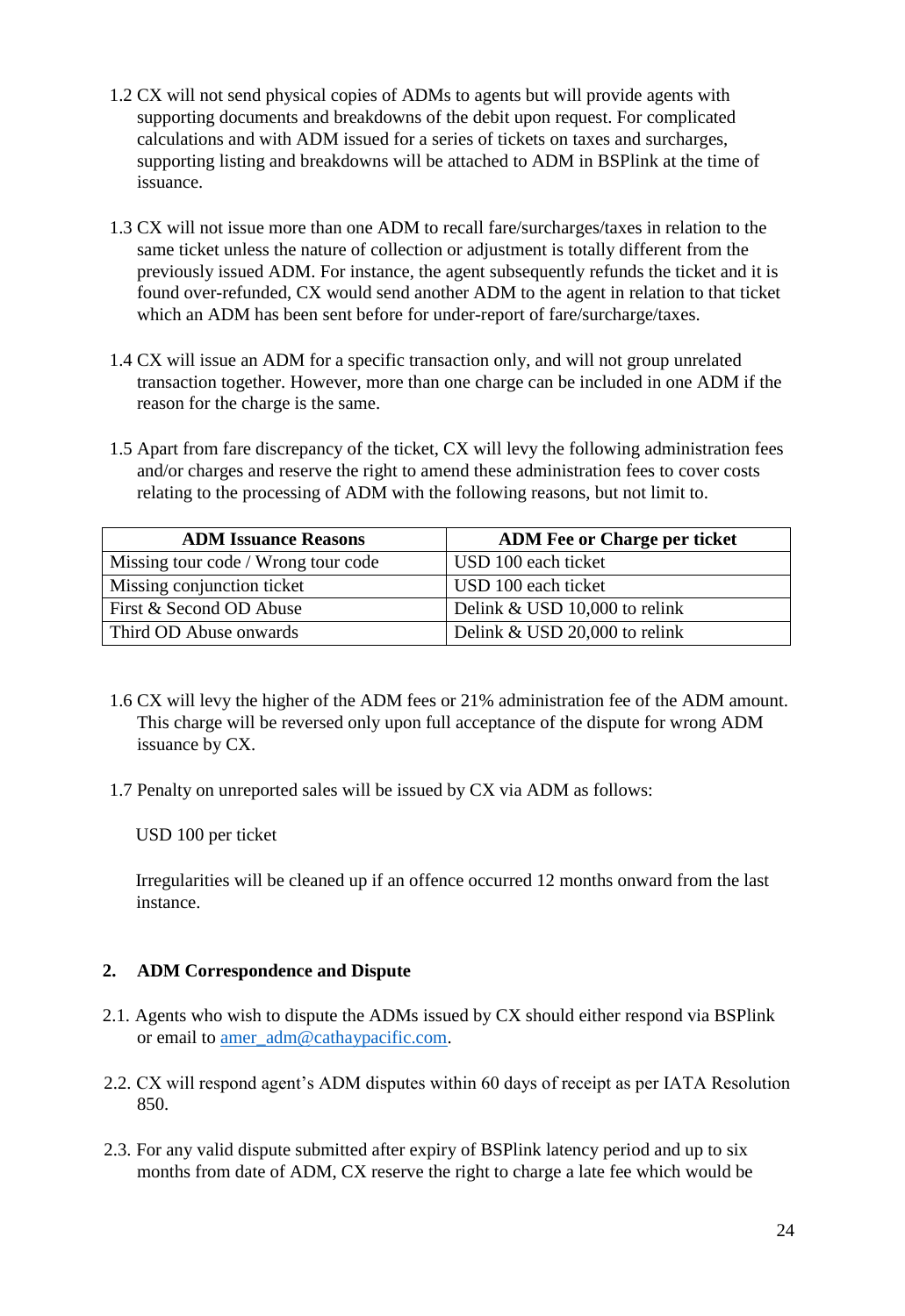2.4. Dispute for tickets issued under Global Distribution System (GDS) fare guarantees should be made to GDSs. Reimbursement for ADMs deducted through BSPlink should be made to agents directly by GDS.

# **B. Agency Credit Memo (ACM) Policy for Travel Agents**

CX will issue ACMs to reimburse or make adjustments to agents on cash activities resulted from errors made by either agents or BSP Processing Centre. Over-payment for transportation or related charges and fees paid by credit card will only be made to the original credit card used for the ticket purchase.

### 1. **Online ACM Request on BSPlink by Agents**

1.1. In line with the automation of sales summary adjustment by BSP, agents should submit ACM Request function with administration fee of USD 100 per ticket through BSPlink to CX for authorization. Copies of supporting documents should be scanned and sent as an attachment to the ACM request. Absence of supporting would result in delay in processing of ACM request.

### 2. **Permitted Time Frame and Minimum Adjustment Amount**

- 2.1 Adjustment request will not be accepted after one years from date of issuance of ticket.
- 2.2 Amounts less than USD 100 per transaction will not be handled

### 3. **Processing of ACM Request**

3.1 CX will only process ACMs from agents for transactions with the same reason. Grouping of unrelated transactions in one ACM Request is not permitted.

3.2 CX will authorize ACM Request from agents online in BSPlink.

- CX will state reason(s) and/or revised value for rejected ACM Request on BSPlink. Agent can re-submit ACM Request on BSPlink with revised value.
- For rejected ACM Request, no ACM will be issued unless it is bilaterally agreed between CX and the agent for re-submission through ACM Request in BSPlink.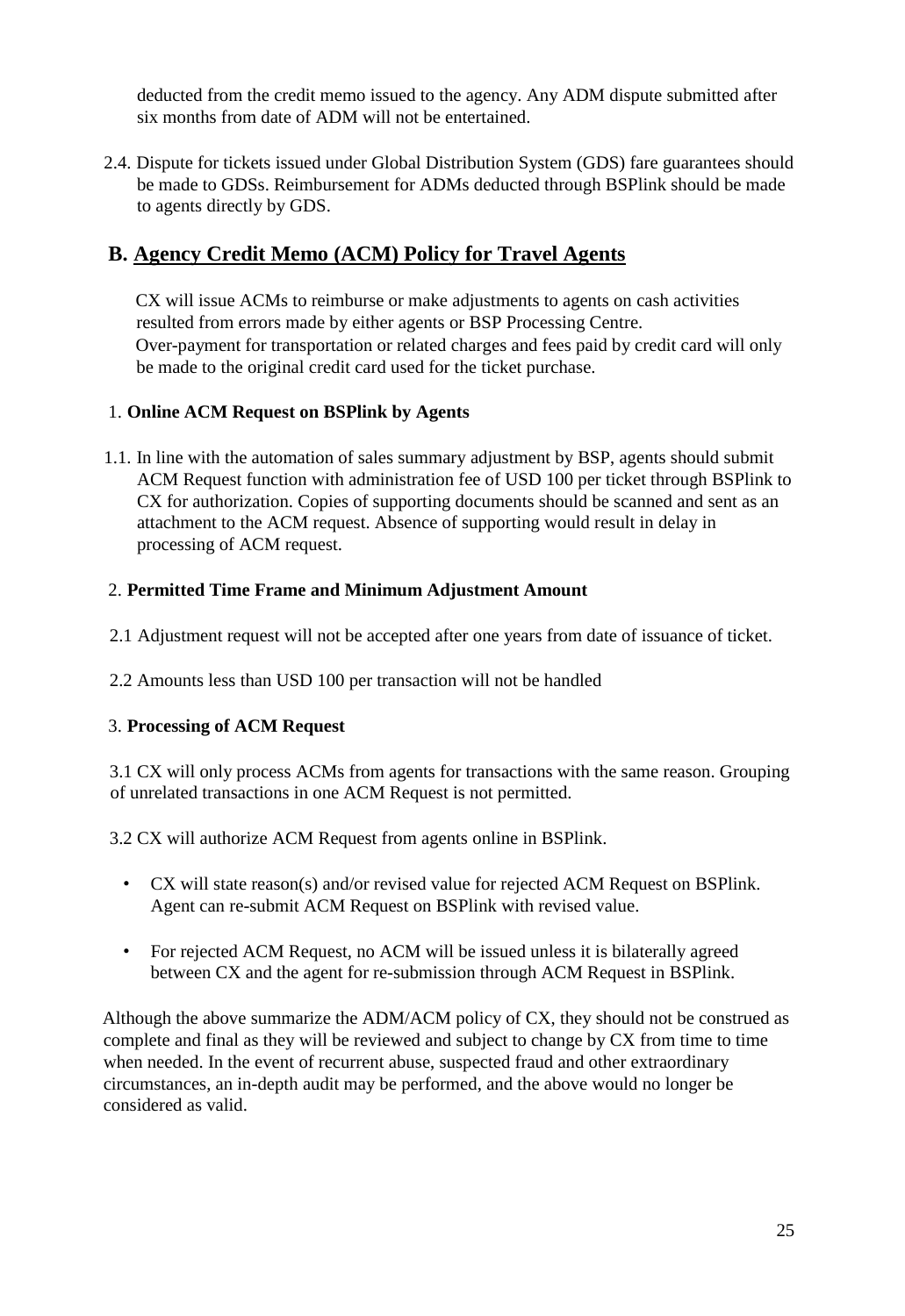Debit and Credit Memo Policy for Mexico Travel Agents

### <span id="page-25-0"></span>A. **Agency Debit Memo (ADM) Policy for Travel Agents**

CX may issue ADMs to agents to collect amounts or make adjustments related to issuance and use of BSP Standard Traffic Documents validated on CX, regardless of which carriers are included in the itinerary.

In general, the scope covers but not limits to:

- (a) Under-collection and/or omission on fares, tour package prices, penalties, re-booking fees, service charges, fuel surcharges etc.
- (b) Under-collection and/or omission of taxes, any government or local authority charges and fees; etc.
- (c) Commission over-claimed
- (d) Contravention of fare, tax and refund rules
- (e) Excess refund
- (f) Recall of commission on refunds
- (g) Non-compliance with CX GDS ticketing and booking procedures
- (h) Non-compliance with CX sales policies/terms & conditions
- (i) Unreported traffic documents
- (j) Credit card chargeback
- (k) Transaction fee for the use of EasyPay to pay our tickets
- (l) Penalty/transaction fee for the use of credit card to pay our tickets which we don't accept credit card payment
- (m)Duplicate use/refund of traffic documents
- (n) Errors made either by the agent or BSP Processing Centre in BSP report
- (o) Penalty/transaction fee for the use of agent's own payment card or other Alternative Transfer Methods to pay our tickets without our explicit consent

Note: Alternative uses of ADMs are permitted if agreed bilaterally between CX and the agent.

### **1. Processing of ADMs**

1.1 CX will issue ADMs to agents through BSPlink on a daily basis. To adjust sales, ADM can be issued within nine months of the final travel date or the expiry date of the document if the final travel date cannot be established. To adjust refund, ADM can be issued within nine months of the BSP remittance date on which the refund document was processed. Any debit action initiated beyond the aforementioned period, CX will handle directly with the agent.

- (a) Omission and/or under-collection of taxes and local authority charges and fees for tax reporting and audit purpose.
- (b) Unreported sales and credit card chargebacks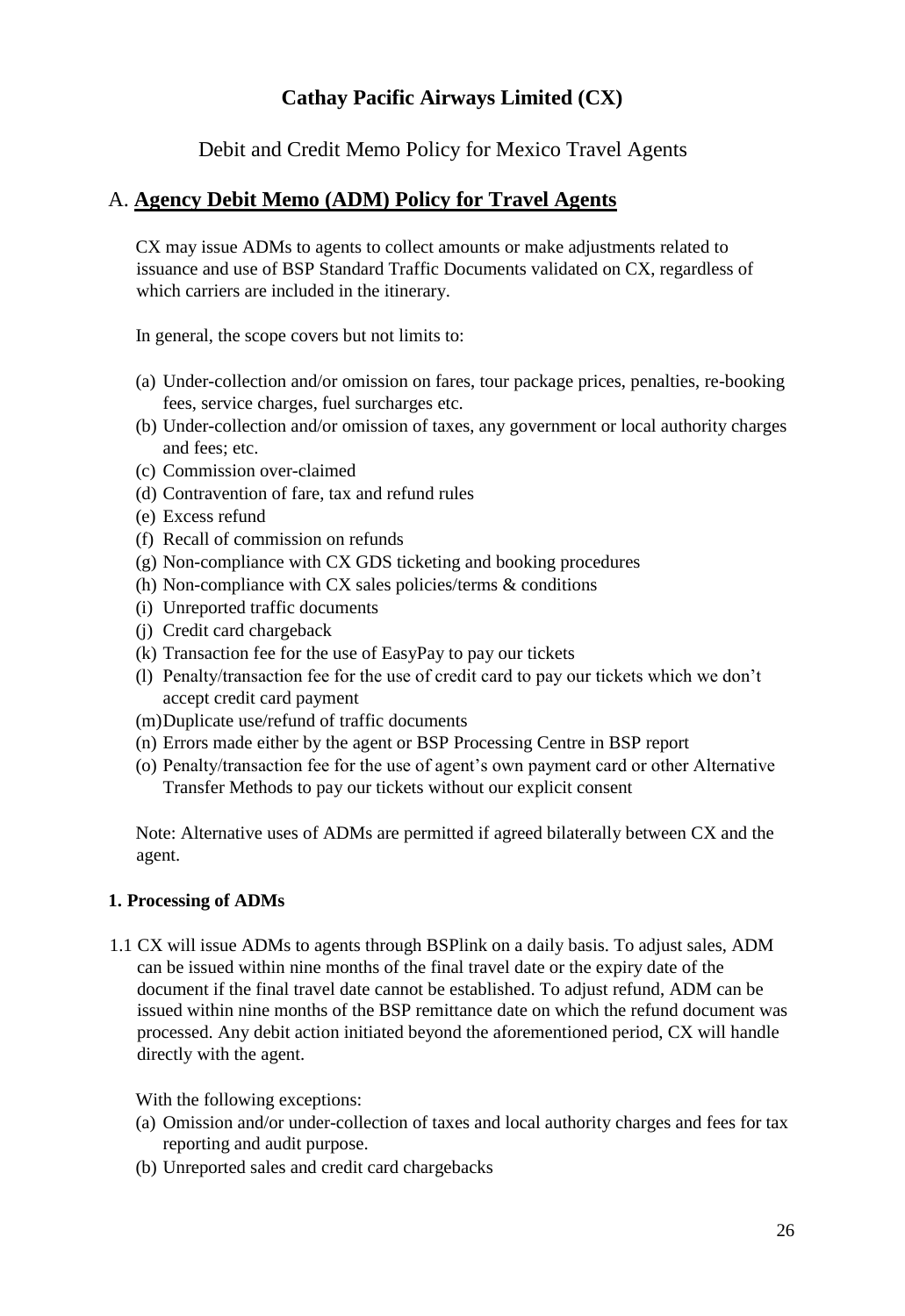- 1.2 CX will not send physical copies of ADMs to agents but will provide agents with supporting documents and breakdowns of the debit upon request. For complicated calculations and with ADM issued for a series of tickets on taxes and surcharges, supporting listing and breakdowns will be attached to ADM in BSPlink at the time of issuance.
- 1.3 CX will not issue more than one ADM to recall fare/surcharges/taxes in relation to the same ticket unless the nature of collection or adjustment is totally different from the previously issued ADM. For instance, the agent subsequently refunds the ticket and it is found over-refunded, CX would send another ADM to the agent in relation to that ticket which an ADM has been sent before for under-report of fare/surcharge/taxes.
- 1.4 CX will issue an ADM for a specific transaction only, and will not group unrelated transaction together. However, more than one charge can be included in one ADM if the reason for the charge is the same.
- 1.5 Apart from fare discrepancy of the ticket, CX will levy the following administration fees and/or charges and reserve the right to amend these administration fees to cover costs relating to the processing of ADM with the following reasons, but not limit to.

| <b>ADM Issuance Reasons</b>         | <b>ADM Fee or Charge per ticket</b> |
|-------------------------------------|-------------------------------------|
| Missing tour code / Wrong tour code | USD 100 each ticket                 |
| Missing conjunction ticket          | USD 100 each ticket                 |
| First & Second OD Abuse             | Delink & USD 10,000 to relink       |
| Third OD Abuse onwards              | Delink & USD 20,000 to relink       |

- 1.6 CX will levy the higher of the ADM fees or 21% administration fee of the ADM amount. This charge will be reversed only upon full acceptance of the dispute for wrong ADM issuance by CX.
- 1.7 Penalty on unreported sales will be issued by CX via ADM as follows:

Irregularities will be cleaned up if an offence occurred 12 months onward from the last instance.

- 2.1. Agents who wish to dispute the ADMs issued by CX should either respond via BSPlink or email to amer\_adm@cathaypacific.com.
- 2.2. CX will respond agent's ADM disputes within 60 days of receipt as per IATA Resolution 850.
- 2.3. For any valid dispute submitted after expiry of BSPlink latency period and up to six months from date of ADM, CX reserve the right to charge a late fee which would be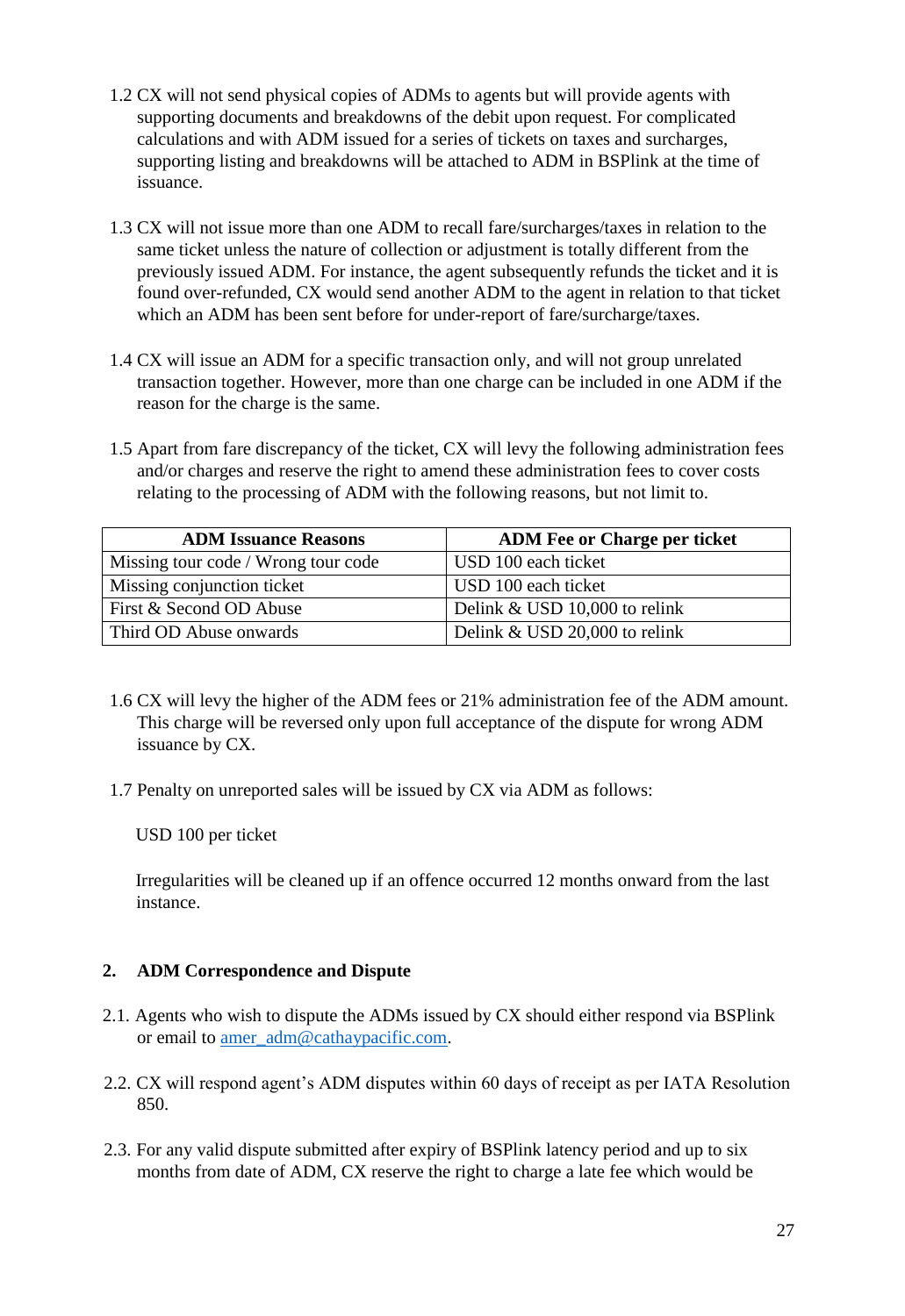2.4. Dispute for tickets issued under Global Distribution System (GDS) fare guarantees should be made to GDSs. Reimbursement for ADMs deducted through BSPlink should be made to agents directly by GDS.

# **B. Agency Credit Memo (ACM) Policy for Travel Agents**

CX will issue ACMs to reimburse or make adjustments to agents on cash activities resulted from errors made by either agents or BSP Processing Centre. Over-payment for transportation or related charges and fees paid by credit card will only be made to the original credit card used for the ticket purchase.

### 1. **Online ACM Request on BSPlink by Agents**

1.1. In line with the automation of sales summary adjustment by BSP, agents should submit ACM Request function with administration fee of USD 100 per ticket through BSPlink to CX for authorization. Copies of supporting documents should be scanned and sent as an attachment to the ACM request. Absence of supporting would result in delay in processing of ACM request.

### 2. **Permitted Time Frame and Minimum Adjustment Amount**

- 2.1 Adjustment request will not be accepted after one years from date of issuance of ticket.
- 2.2 Amounts less than USD 100 per transaction will not be handled

### 3. **Processing of ACM Request**

3.1 CX will only process ACMs from agents for transactions with the same reason. Grouping of unrelated transactions in one ACM Request is not permitted.

3.2 CX will authorize ACM Request from agents online in BSPlink.

- CX will state reason(s) and/or revised value for rejected ACM Request on BSPlink. Agent can re-submit ACM Request on BSPlink with revised value.
- For rejected ACM Request, no ACM will be issued unless it is bilaterally agreed between CX and the agent for re-submission through ACM Request in BSPlink.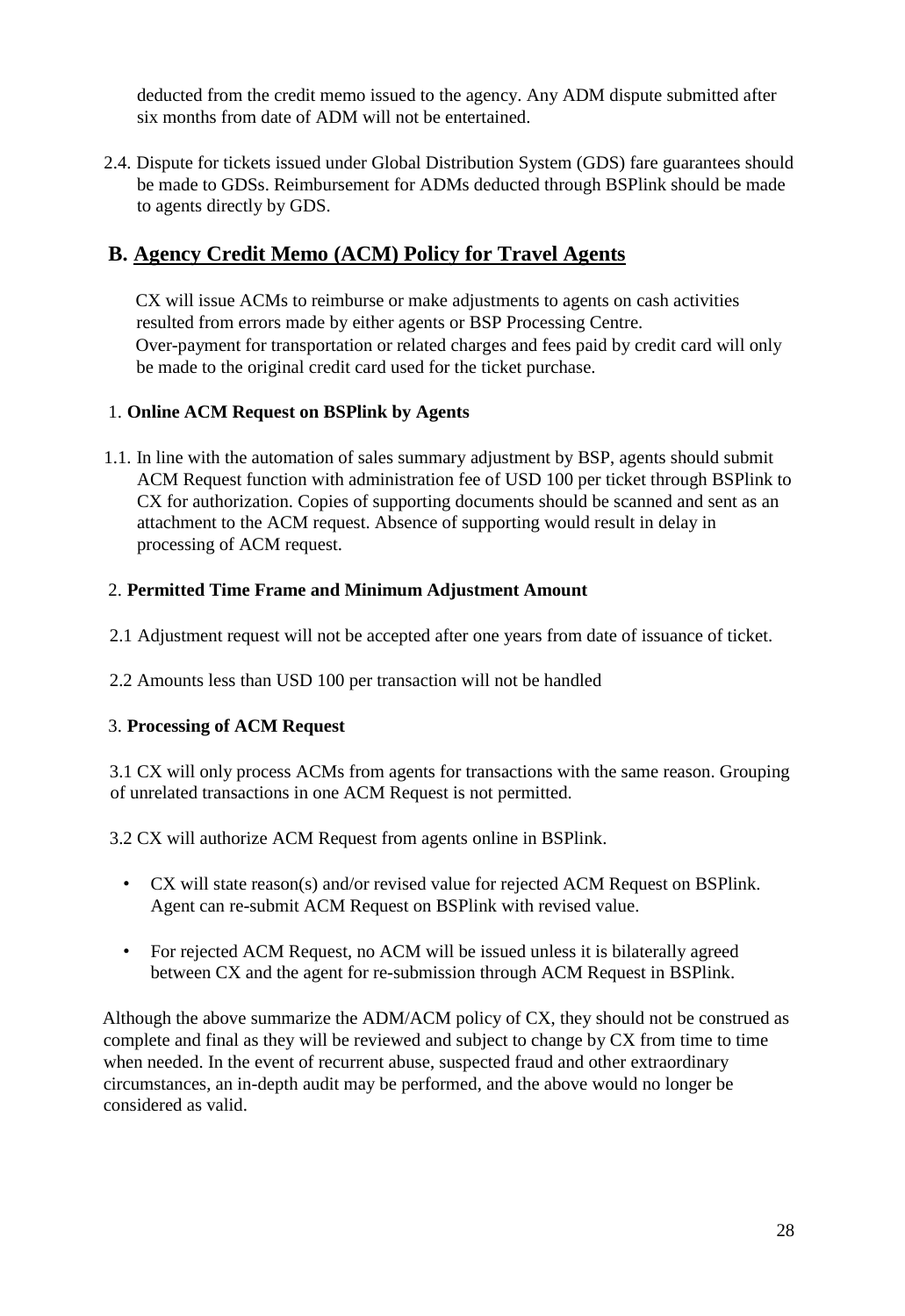Debit and Credit Memo Policy for Panama Travel Agents

### <span id="page-28-0"></span>A. **Agency Debit Memo (ADM) Policy for Travel Agents**

CX may issue ADMs to agents to collect amounts or make adjustments related to issuance and use of BSP Standard Traffic Documents validated on CX, regardless of which carriers are included in the itinerary.

In general, the scope covers but not limits to:

- (a) Under-collection and/or omission on fares, tour package prices, penalties, re-booking fees, service charges, fuel surcharges etc.
- (b) Under-collection and/or omission of taxes, any government or local authority charges and fees; etc.
- (c) Commission over-claimed
- (d) Contravention of fare, tax and refund rules
- (e) Excess refund
- (f) Recall of commission on refunds
- (g) Non-compliance with CX GDS ticketing and booking procedures
- (h) Non-compliance with CX sales policies/terms & conditions
- (i) Unreported traffic documents
- (j) Credit card chargeback
- (k) Transaction fee for the use of EasyPay to pay our tickets
- (l) Penalty/transaction fee for the use of credit card to pay our tickets which we don't accept credit card payment
- (m)Duplicate use/refund of traffic documents
- (n) Errors made either by the agent or BSP Processing Centre in BSP report
- (o) Penalty/transaction fee for the use of agent's own payment card or other Alternative Transfer Methods to pay our tickets without our explicit consent

Note: Alternative uses of ADMs are permitted if agreed bilaterally between CX and the agent.

### **1. Processing of ADMs**

1.1 CX will issue ADMs to agents through BSPlink on a daily basis. To adjust sales, ADM can be issued within nine months of the final travel date or the expiry date of the document if the final travel date cannot be established. To adjust refund, ADM can be issued within nine months of the BSP remittance date on which the refund document was processed. Any debit action initiated beyond the aforementioned period, CX will handle directly with the agent.

- (a) Omission and/or under-collection of taxes and local authority charges and fees for tax reporting and audit purpose.
- (b) Unreported sales and credit card chargebacks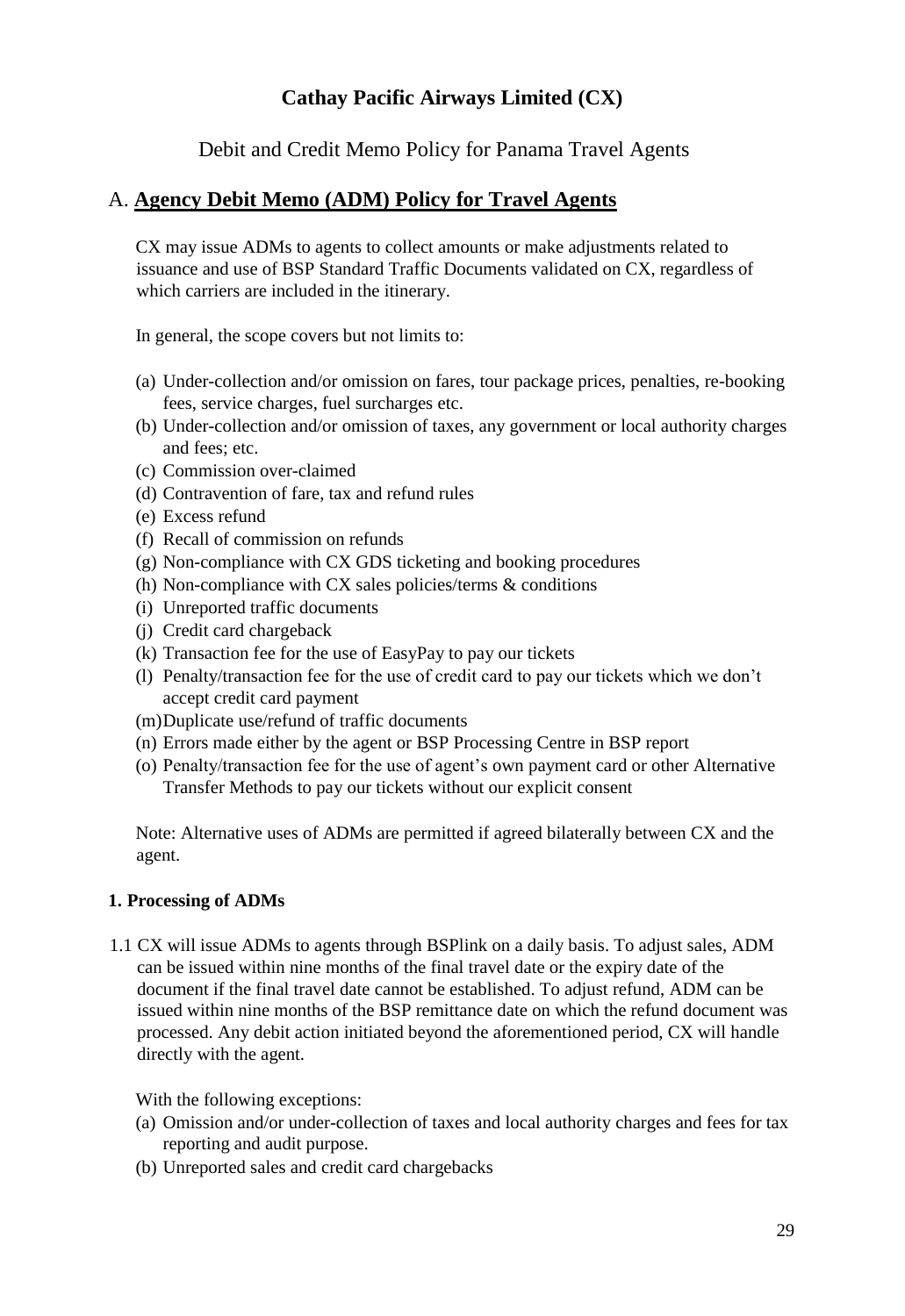- 1.2 CX will not send physical copies of ADMs to agents but will provide agents with supporting documents and breakdowns of the debit upon request. For complicated calculations and with ADM issued for a series of tickets on taxes and surcharges, supporting listing and breakdowns will be attached to ADM in BSPlink at the time of issuance.
- 1.3 CX will not issue more than one ADM to recall fare/surcharges/taxes in relation to the same ticket unless the nature of collection or adjustment is totally different from the previously issued ADM. For instance, the agent subsequently refunds the ticket and it is found over-refunded, CX would send another ADM to the agent in relation to that ticket which an ADM has been sent before for under-report of fare/surcharge/taxes.
- 1.4 CX will issue an ADM for a specific transaction only, and will not group unrelated transaction together. However, more than one charge can be included in one ADM if the reason for the charge is the same.
- 1.5 Apart from fare discrepancy of the ticket, CX will levy the following administration fees and/or charges and reserve the right to amend these administration fees to cover costs relating to the processing of ADM with the following reasons, but not limit to.

| <b>ADM Issuance Reasons</b>         | <b>ADM Fee or Charge per ticket</b> |
|-------------------------------------|-------------------------------------|
| Missing tour code / Wrong tour code | USD 100 each ticket                 |
| Missing conjunction ticket          | USD 100 each ticket                 |
| First & Second OD Abuse             | Delink & USD 10,000 to relink       |
| Third OD Abuse onwards              | Delink & USD 20,000 to relink       |

- 1.6 CX will levy the higher of the ADM fees or 21% administration fee of the ADM amount. This charge will be reversed only upon full acceptance of the dispute for wrong ADM issuance by CX.
- 1.7 Penalty on unreported sales will be issued by CX via ADM as follows:

Irregularities will be cleaned up if an offence occurred 12 months onward from the last instance.

- 2.1. Agents who wish to dispute the ADMs issued by CX should either respond via BSPlink or email to amer\_adm@cathaypacific.com.
- 2.2. CX will respond agent's ADM disputes within 60 days of receipt as per IATA Resolution 850.
- 2.3. For any valid dispute submitted after expiry of BSPlink latency period and up to six months from date of ADM, CX reserve the right to charge a late fee which would be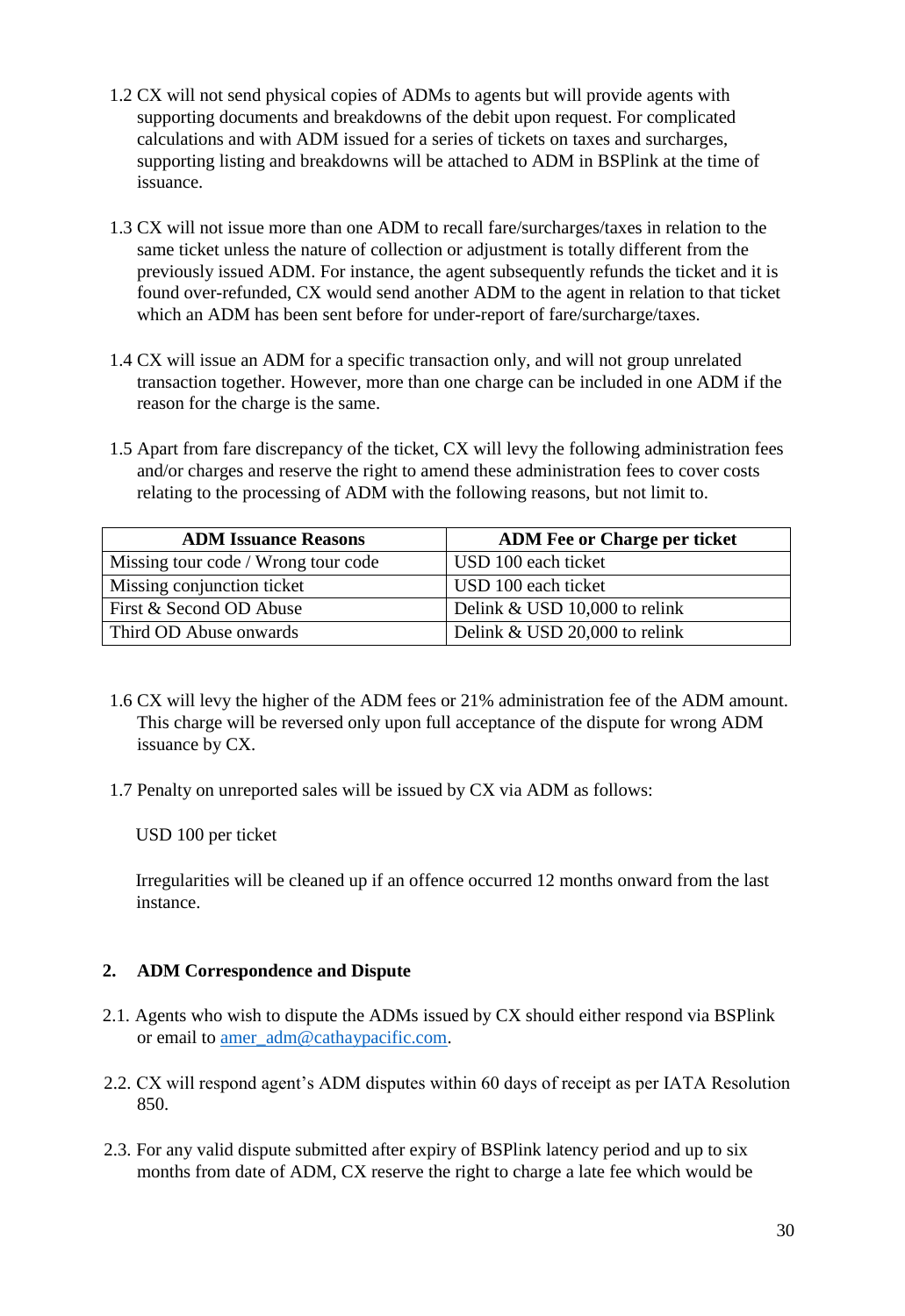2.4. Dispute for tickets issued under Global Distribution System (GDS) fare guarantees should be made to GDSs. Reimbursement for ADMs deducted through BSPlink should be made to agents directly by GDS.

# **B. Agency Credit Memo (ACM) Policy for Travel Agents**

CX will issue ACMs to reimburse or make adjustments to agents on cash activities resulted from errors made by either agents or BSP Processing Centre. Over-payment for transportation or related charges and fees paid by credit card will only be made to the original credit card used for the ticket purchase.

### 1. **Online ACM Request on BSPlink by Agents**

1.1. In line with the automation of sales summary adjustment by BSP, agents should submit ACM Request function with administration fee of USD 100 per ticket through BSPlink to CX for authorization. Copies of supporting documents should be scanned and sent as an attachment to the ACM request. Absence of supporting would result in delay in processing of ACM request.

### 2. **Permitted Time Frame and Minimum Adjustment Amount**

- 2.1 Adjustment request will not be accepted after one years from date of issuance of ticket.
- 2.2 Amounts less than USD 100 per transaction will not be handled

### 3. **Processing of ACM Request**

3.1 CX will only process ACMs from agents for transactions with the same reason. Grouping of unrelated transactions in one ACM Request is not permitted.

3.2 CX will authorize ACM Request from agents online in BSPlink.

- CX will state reason(s) and/or revised value for rejected ACM Request on BSPlink. Agent can re-submit ACM Request on BSPlink with revised value.
- For rejected ACM Request, no ACM will be issued unless it is bilaterally agreed between CX and the agent for re-submission through ACM Request in BSPlink.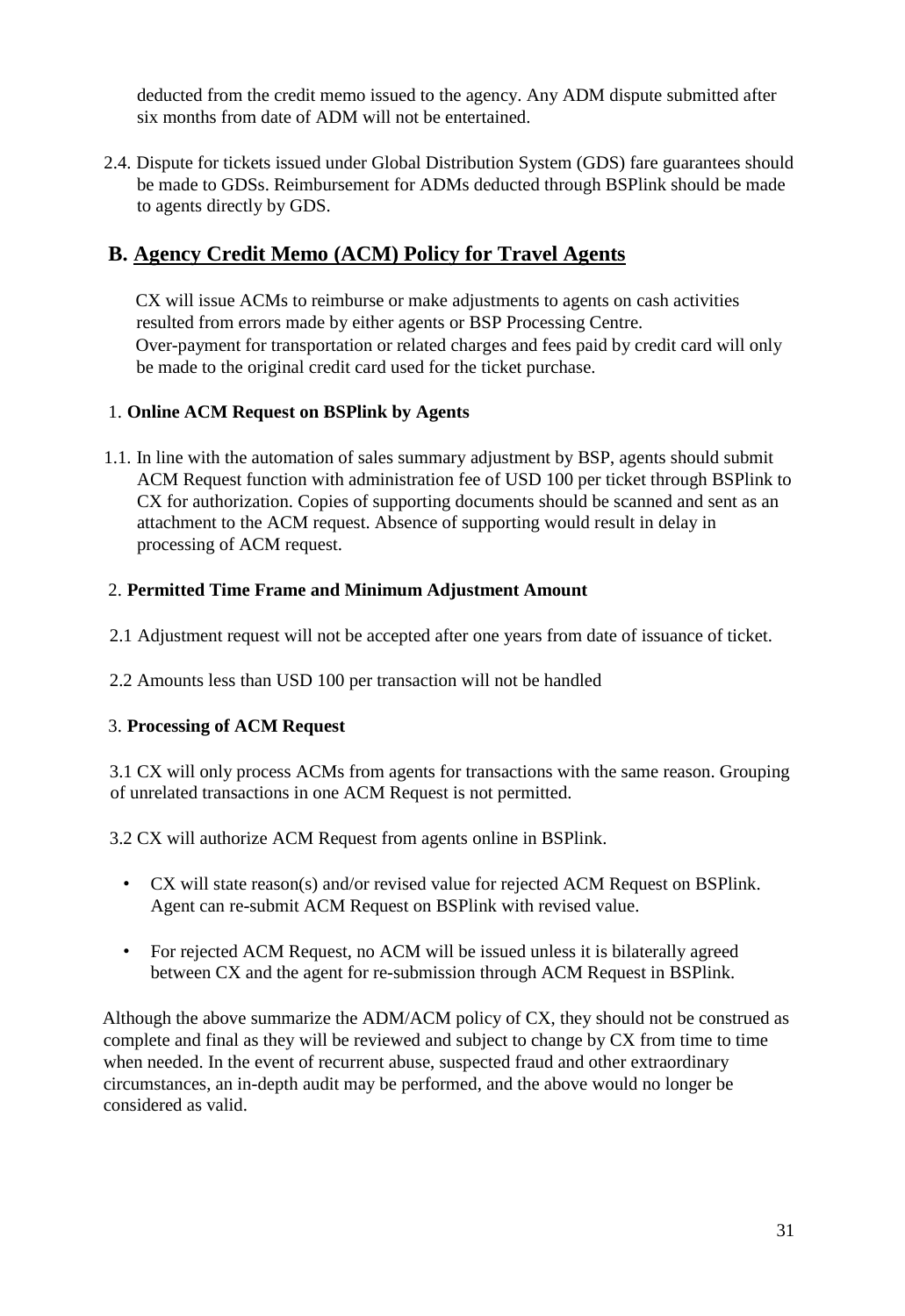Debit and Credit Memo Policy for Peru Travel Agents

### <span id="page-31-0"></span>A. **Agency Debit Memo (ADM) Policy for Travel Agents**

CX may issue ADMs to agents to collect amounts or make adjustments related to issuance and use of BSP Standard Traffic Documents validated on CX, regardless of which carriers are included in the itinerary.

In general, the scope covers but not limits to:

- (a) Under-collection and/or omission on fares, tour package prices, penalties, re-booking fees, service charges, fuel surcharges etc.
- (b) Under-collection and/or omission of taxes, any government or local authority charges and fees; etc.
- (c) Commission over-claimed
- (d) Contravention of fare, tax and refund rules
- (e) Excess refund
- (f) Recall of commission on refunds
- (g) Non-compliance with CX GDS ticketing and booking procedures
- (h) Non-compliance with CX sales policies/terms  $\&$  conditions
- (i) Unreported traffic documents
- (j) Credit card chargeback
- (k) Transaction fee for the use of EasyPay to pay our tickets
- (l) Penalty/transaction fee for the use of credit card to pay our tickets which we don't accept credit card payment
- (m)Duplicate use/refund of traffic documents
- (n) Errors made either by the agent or BSP Processing Centre in BSP report
- (o) Penalty/transaction fee for the use of agent's own payment card or other Alternative Transfer Methods to pay our tickets without our explicit consent

Note: Alternative uses of ADMs are permitted if agreed bilaterally between CX and the agent.

### **1. Processing of ADMs**

1.1 CX will issue ADMs to agents through BSPlink on a daily basis. To adjust sales, ADM can be issued within nine months of the final travel date or the expiry date of the document if the final travel date cannot be established. To adjust refund, ADM can be issued within nine months of the BSP remittance date on which the refund document was processed. Any debit action initiated beyond the aforementioned period, CX will handle directly with the agent.

- (a) Omission and/or under-collection of taxes and local authority charges and fees for tax reporting and audit purpose.
- (b) Unreported sales and credit card chargebacks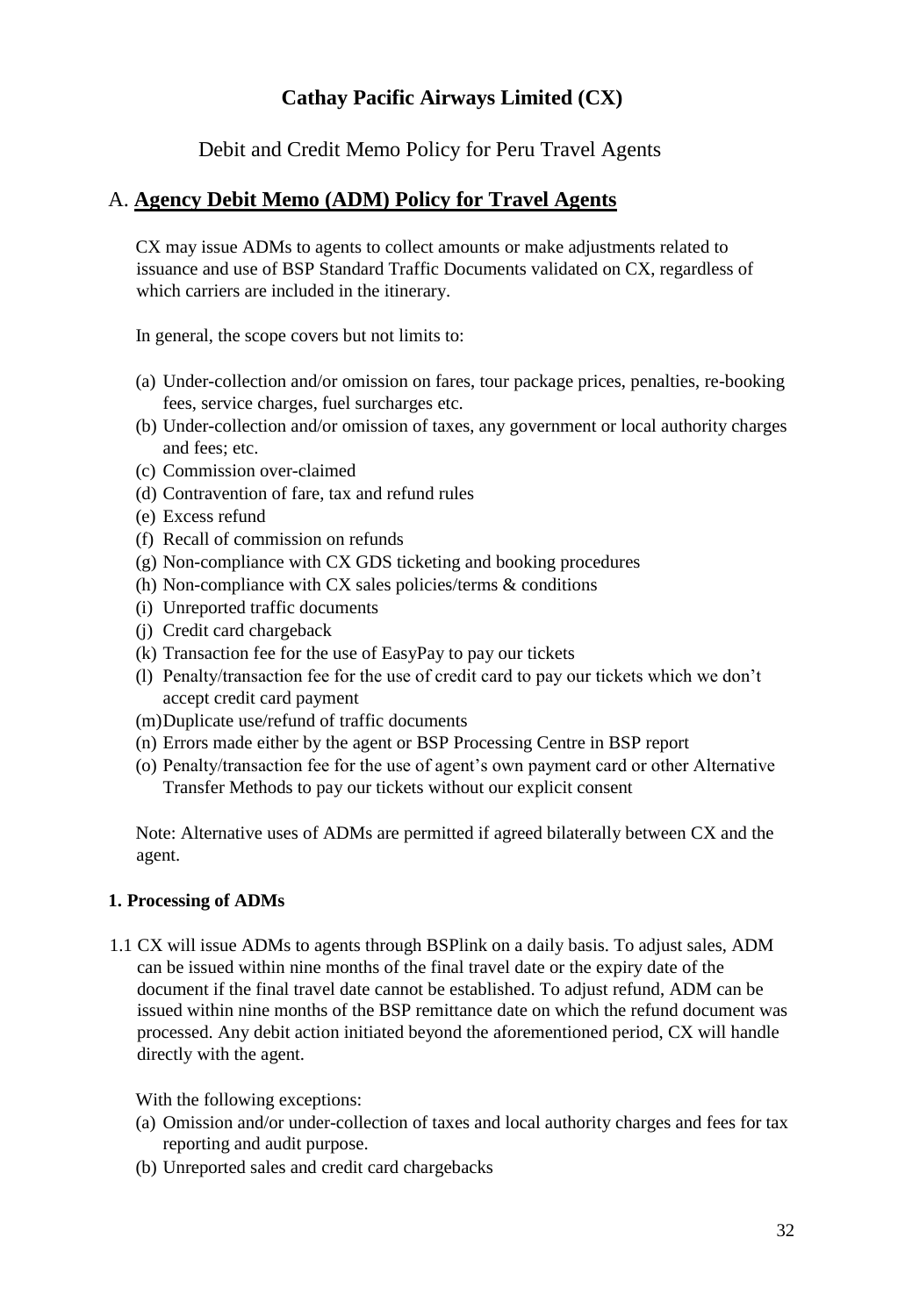- 1.2 CX will not send physical copies of ADMs to agents but will provide agents with supporting documents and breakdowns of the debit upon request. For complicated calculations and with ADM issued for a series of tickets on taxes and surcharges, supporting listing and breakdowns will be attached to ADM in BSPlink at the time of issuance.
- 1.3 CX will not issue more than one ADM to recall fare/surcharges/taxes in relation to the same ticket unless the nature of collection or adjustment is totally different from the previously issued ADM. For instance, the agent subsequently refunds the ticket and it is found over-refunded, CX would send another ADM to the agent in relation to that ticket which an ADM has been sent before for under-report of fare/surcharge/taxes.
- 1.4 CX will issue an ADM for a specific transaction only, and will not group unrelated transaction together. However, more than one charge can be included in one ADM if the reason for the charge is the same.
- 1.5 Apart from fare discrepancy of the ticket, CX will levy the following administration fees and/or charges and reserve the right to amend these administration fees to cover costs relating to the processing of ADM with the following reasons, but not limit to.

| <b>ADM Issuance Reasons</b>         | <b>ADM Fee or Charge per ticket</b> |
|-------------------------------------|-------------------------------------|
| Missing tour code / Wrong tour code | USD 100 each ticket                 |
| Missing conjunction ticket          | USD 100 each ticket                 |
| First & Second OD Abuse             | Delink & USD 10,000 to relink       |
| Third OD Abuse onwards              | Delink & USD 20,000 to relink       |

- 1.6 CX will levy the higher of the ADM fees or 21% administration fee of the ADM amount. This charge will be reversed only upon full acceptance of the dispute for wrong ADM issuance by CX.
- 1.7 Penalty on unreported sales will be issued by CX via ADM as follows:

Irregularities will be cleaned up if an offence occurred 12 months onward from the last instance.

- 2.1. Agents who wish to dispute the ADMs issued by CX should either respond via BSPlink or email to amer\_adm@cathaypacific.com.
- 2.2. CX will respond agent's ADM disputes within 60 days of receipt as per IATA Resolution 850.
- 2.3. For any valid dispute submitted after expiry of BSPlink latency period and up to six months from date of ADM, CX reserve the right to charge a late fee which would be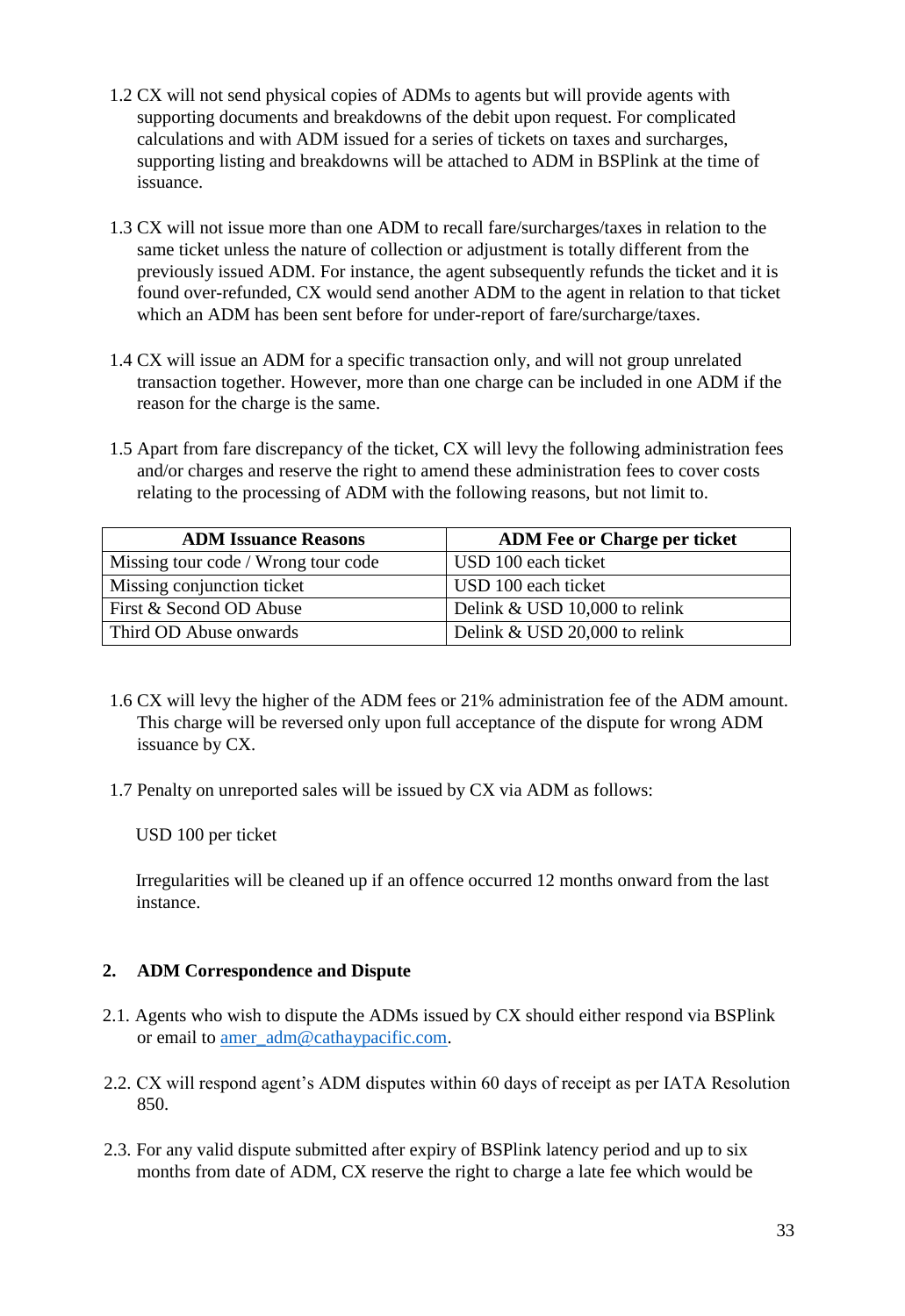2.4. Dispute for tickets issued under Global Distribution System (GDS) fare guarantees should be made to GDSs. Reimbursement for ADMs deducted through BSPlink should be made to agents directly by GDS.

# **B. Agency Credit Memo (ACM) Policy for Travel Agents**

CX will issue ACMs to reimburse or make adjustments to agents on cash activities resulted from errors made by either agents or BSP Processing Centre. Over-payment for transportation or related charges and fees paid by credit card will only be made to the original credit card used for the ticket purchase.

### 1. **Online ACM Request on BSPlink by Agents**

1.1. In line with the automation of sales summary adjustment by BSP, agents should submit ACM Request function with administration fee of USD 100 per ticket through BSPlink to CX for authorization. Copies of supporting documents should be scanned and sent as an attachment to the ACM request. Absence of supporting would result in delay in processing of ACM request.

### 2. **Permitted Time Frame and Minimum Adjustment Amount**

- 2.1 Adjustment request will not be accepted after one years from date of issuance of ticket.
- 2.2 Amounts less than USD 100 per transaction will not be handled

### 3. **Processing of ACM Request**

3.1 CX will only process ACMs from agents for transactions with the same reason. Grouping of unrelated transactions in one ACM Request is not permitted.

3.2 CX will authorize ACM Request from agents online in BSPlink.

- CX will state reason(s) and/or revised value for rejected ACM Request on BSPlink. Agent can re-submit ACM Request on BSPlink with revised value.
- For rejected ACM Request, no ACM will be issued unless it is bilaterally agreed between CX and the agent for re-submission through ACM Request in BSPlink.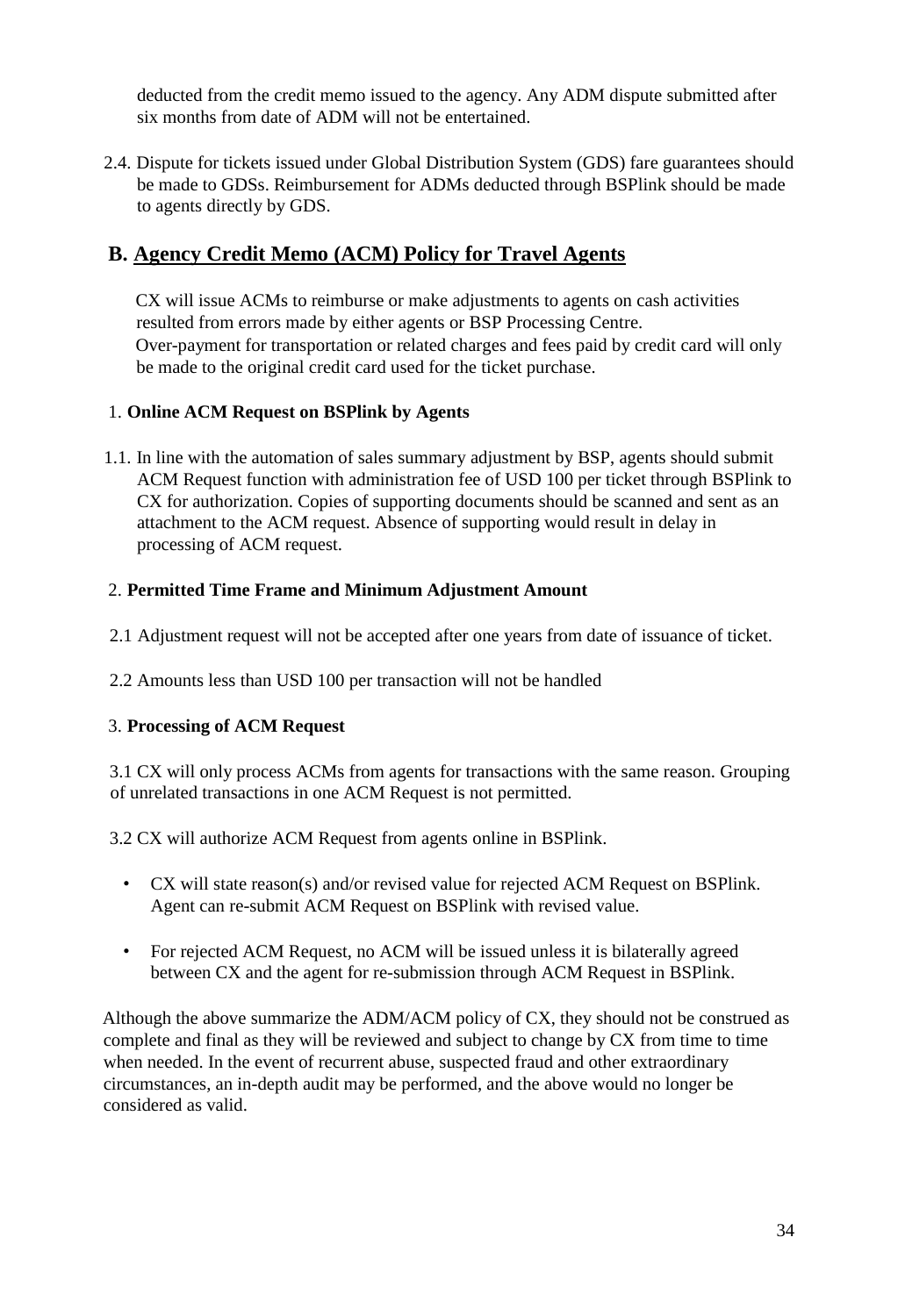Debit and Credit Memo Policy for Puerto Rico Travel Agents

### <span id="page-34-0"></span>A. **Agency Debit Memo (ADM) Policy for Travel Agents**

CX may issue ADMs to agents to collect amounts or make adjustments related to issuance and use of ARC Standard Traffic Documents validated on CX, regardless of which carriers are included in the itinerary.

In general, the scope covers but not limits to:

- (a) Under-collection and/or omission on fares, tour package prices, penalties, re-booking fees, service charges, fuel surcharges etc.
- (b) Under-collection and/or omission of taxes, any government or local authority charges and fees; etc.
- (c) Commission over-claimed
- (d) Contravention of fare, tax and refund rules
- (e) Excess refund
- (f) Recall of commission on refunds
- (g) Non-compliance with CX GDS ticketing and booking procedures
- (h) Non-compliance with CX sales policies/terms & conditions
- (i) Unreported traffic documents
- (j) Credit card chargeback
- (k) Transaction fee for the use of EasyPay to pay our tickets
- (l) Penalty/transaction fee for the use of credit card to pay our tickets which we don't accept credit card payment
- (m)Duplicate use/refund of traffic documents
- (n) Errors made either by the agent or ARC Processing Centre in ARC report
- (o) Penalty/transaction fee for the use of agent's own payment card or other Alternative Transfer Methods to pay our tickets without our explicit consent

Note: Alternative uses of ADMs are permitted if agreed bilaterally between CX and the agent.

### **1. Processing of ADMs**

1.1 CX will issue ADMs to agents through ARC Memo Manager on a daily basis. To adjust sales, ADM can be issued within nine months of the final travel date or the expiry date of the document if the final travel date cannot be established. To adjust refund, ADM can be issued within nine months of the ARC remittance date on which the refund document was processed. Any debit action initiated beyond the aforementioned period, CX will handle directly with the agent.

- (a) Omission and/or under-collection of taxes and local authority charges and fees for tax reporting and audit purpose.
- (b) Unreported sales and credit card chargebacks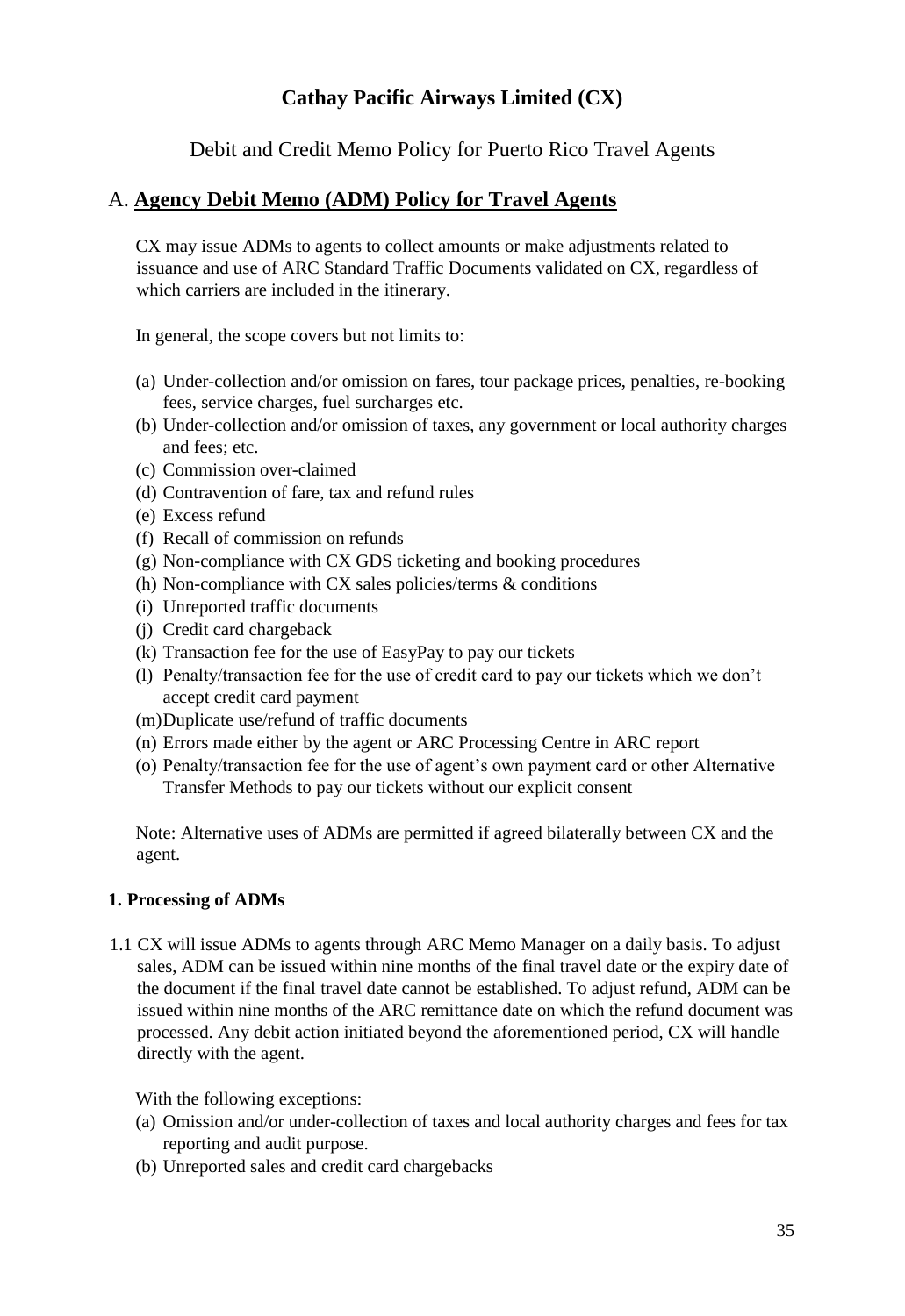- 1.2 CX will not send physical copies of ADMs to agents but will provide agents with supporting documents and breakdowns of the debit upon request. For complicated calculations and with ADM issued for a series of tickets on taxes and surcharges, supporting listing and breakdowns will be attached to ADM in ARC Memo Manager at the time of issuance.
- 1.3 CX will not issue more than one ADM to recall fare/surcharges/taxes in relation to the same ticket unless the nature of collection or adjustment is totally different from the previously issued ADM. For instance, the agent subsequently refunds the ticket and it is found over-refunded, CX would send another ADM to the agent in relation to that ticket which an ADM has been sent before for under-report of fare/surcharge/taxes.
- 1.4 CX will issue an ADM for a specific transaction only, and will not group unrelated transaction together. However, more than one charge can be included in one ADM if the reason for the charge is the same.
- 1.5 Apart from fare discrepancy of the ticket, CX will levy the following administration fees and/or charges and reserve the right to amend these administration fees to cover costs relating to the processing of ADM with the following reasons, but not limit to.

| <b>ADM Issuance Reasons</b>         | <b>ADM Fee or Charge per ticket</b> |
|-------------------------------------|-------------------------------------|
| Missing tour code / Wrong tour code | USD 100 each ticket                 |
| Missing conjunction ticket          | USD 100 each ticket                 |
| First & Second OD Abuse             | Delink & USD 10,000 to relink       |
| Third OD Abuse onwards              | Delink & USD 20,000 to relink       |

- 1.6 CX will levy the higher of the ADM fee or 21% administrative fee based on the original ADM amount. This charge will be reversed only upon full acceptance of the dispute for wrong ADM issuance by CX.
- 1.7 Penalty on unreported sales will be issued by CX via ADM as follows:

Irregularities will be cleaned up if an offence occurred 12 months onward from the last instance.

- 2.1. Agents who wish to dispute the ADMs issued by CX should either respond via ARC Memo Manager or email to amer adm@cathaypacific.com.
- 2.2. CX will respond agent's ADM disputes within 60 days of receipt as per IATA Resolution 850.
- 2.3. Dispute for tickets issued under Global Distribution System (GDS) fare guarantees should be made to GDSs. Reimbursement for ADMs deducted through ARC Memo Manager should be made to agents directly by GDS.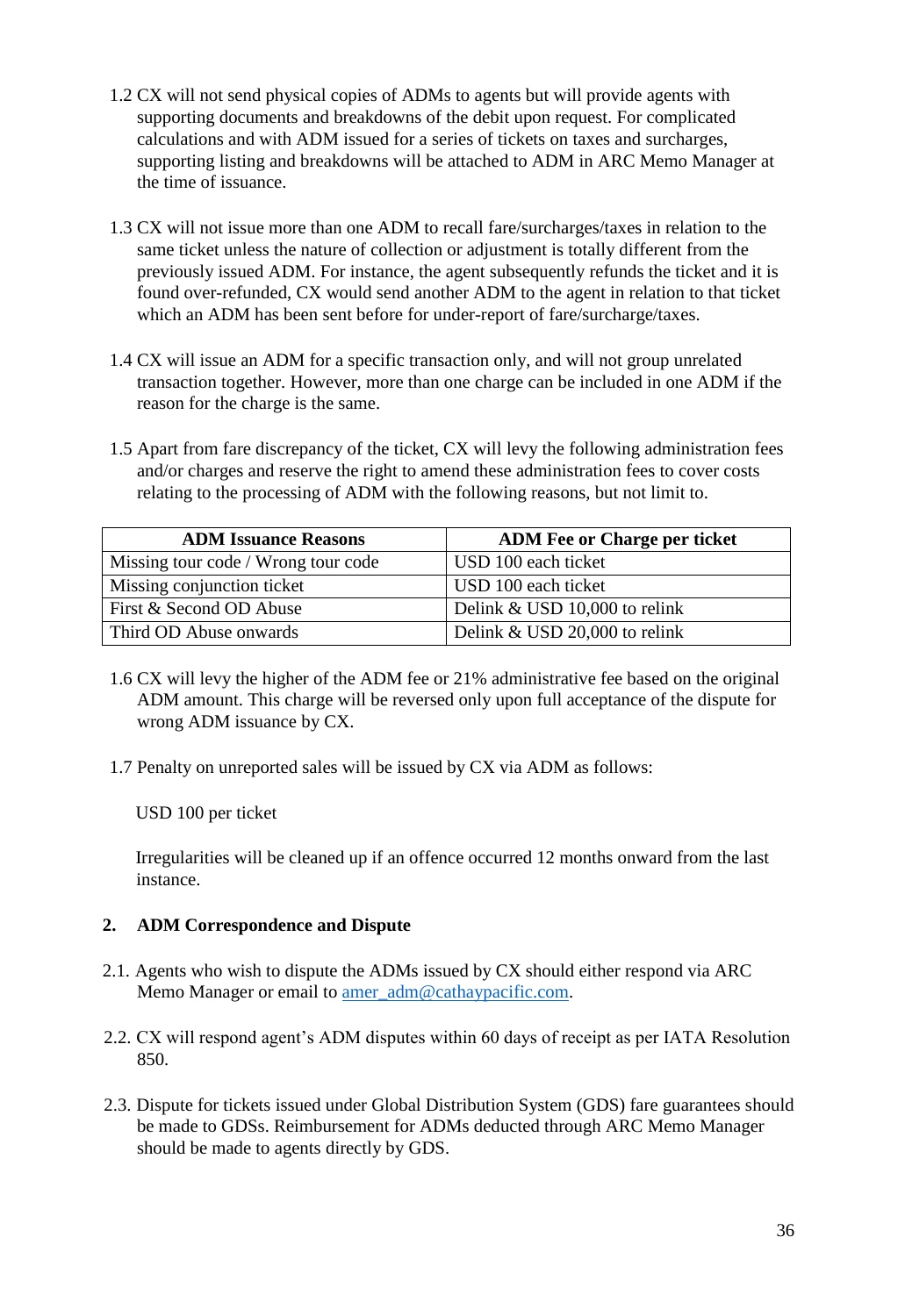# **B. Agency Credit Memo (ACM) Policy for Travel Agents**

CX will issue ACMs to reimburse or make adjustments to agents on cash activities resulted from errors made by either agents or ARC Processing Centre. Over-payment for transportation or related charges and fees paid by credit card will only be made to the original credit card used for the ticket purchase.

### 1. **ACM Request through Sales Summary Adjustment Request**

1.1. Agency who request for ACM for sales reporting omission will be charged USD 100 for administration fee per ticket. Copies of supporting documents should be scanned and sent as an attachment to amer\_adm@cathaypacific.com. Absence of supporting would result in delay in processing of ACM request.

### 2. **Permitted Time Frame and Minimum Adjustment Amount**

- 2.1 Adjustment request will not be accepted after one years from date of issuance of ticket.
- 2.2 Amounts less than USD 100 per transaction will not be handled

### 3. **Processing of ACM Request**

- 3.1 CX will only process ACMs from agents for transactions with the same reason. Grouping of unrelated transactions in one ACM Request is not permitted.
- 3.2 CX will authorize ACM Request from agents.
- CX will state reason(s) and/or revised value for rejected ACM request. Agent can resubmit ACM request via Sales Summary Adjustment Request with revised value.
- For rejected ACM request, no ACM will be issued unless it is bilaterally agreed between CX and the agent for re-submission through ACM Request via Sales Summary Adjustment Request.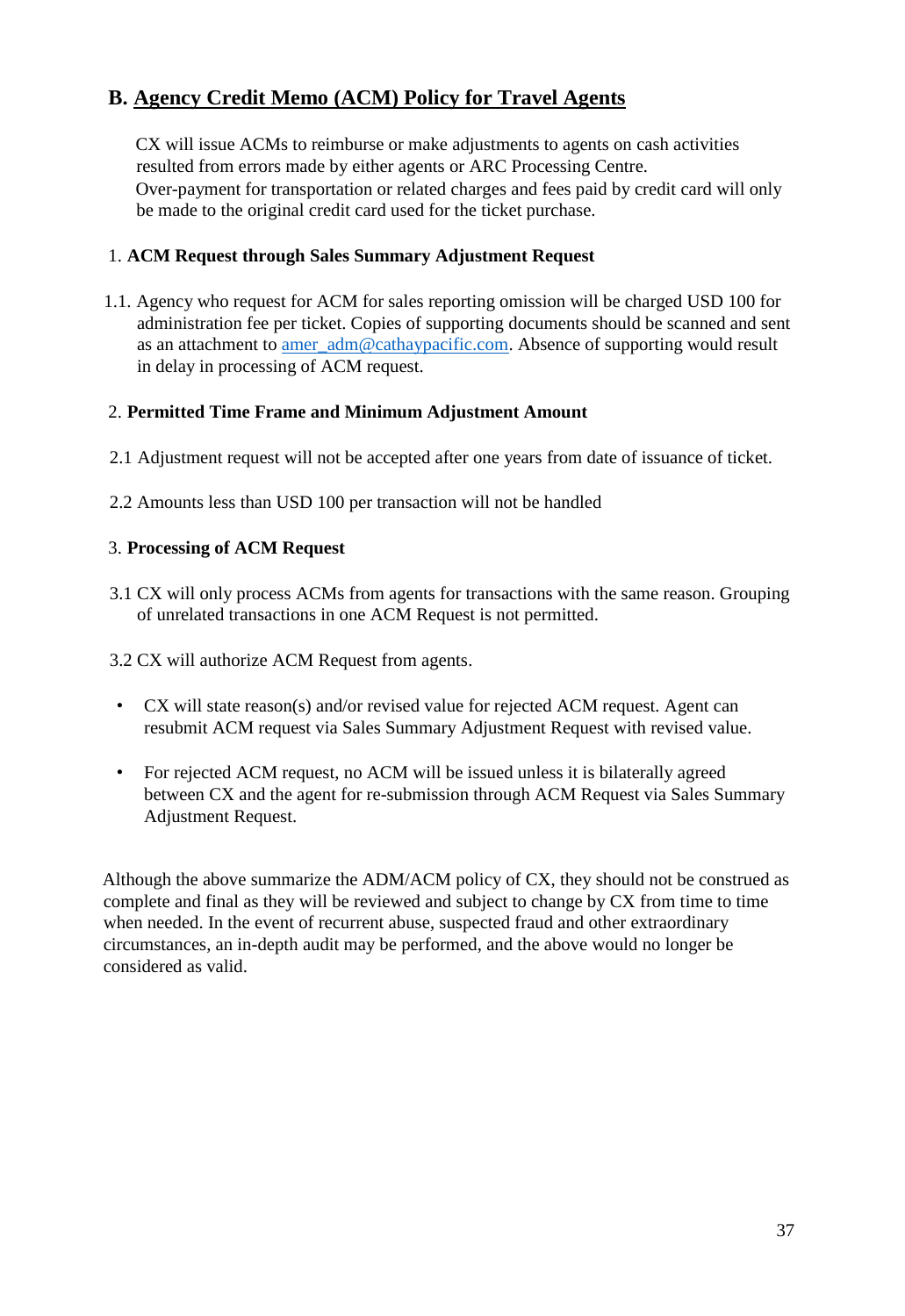Debit and Credit Memo Policy for Turks and Caicos Islands Travel Agents

### <span id="page-37-0"></span>A. **Agency Debit Memo (ADM) Policy for Travel Agents**

CX may issue ADMs to agents to collect amounts or make adjustments related to issuance and use of BSP Standard Traffic Documents validated on CX, regardless of which carriers are included in the itinerary.

In general, the scope covers but not limits to:

- (a) Under-collection and/or omission on fares, tour package prices, penalties, re-booking fees, service charges, fuel surcharges etc.
- (b) Under-collection and/or omission of taxes, any government or local authority charges and fees; etc.
- (c) Commission over-claimed
- (d) Contravention of fare, tax and refund rules
- (e) Excess refund
- (f) Recall of commission on refunds
- (g) Non-compliance with CX GDS ticketing and booking procedures
- (h) Non-compliance with CX sales policies/terms  $\&$  conditions
- (i) Unreported traffic documents
- (j) Credit card chargeback
- (k) Transaction fee for the use of EasyPay to pay our tickets
- (l) Penalty/transaction fee for the use of credit card to pay our tickets which we don't accept credit card payment
- (m)Duplicate use/refund of traffic documents
- (n) Errors made either by the agent or BSP Processing Centre in BSP report
- (o) Penalty/transaction fee for the use of agent's own payment card or other Alternative Transfer Methods to pay our tickets without our explicit consent

Note: Alternative uses of ADMs are permitted if agreed bilaterally between CX and the agent.

### **1. Processing of ADMs**

1.1 CX will issue ADMs to agents through BSPlink on a daily basis. To adjust sales, ADM can be issued within nine months of the final travel date or the expiry date of the document if the final travel date cannot be established. To adjust refund, ADM can be issued within nine months of the BSP remittance date on which the refund document was processed. Any debit action initiated beyond the aforementioned period, CX will handle directly with the agent.

- (a) Omission and/or under-collection of taxes and local authority charges and fees for tax reporting and audit purpose.
- (b) Unreported sales and credit card chargebacks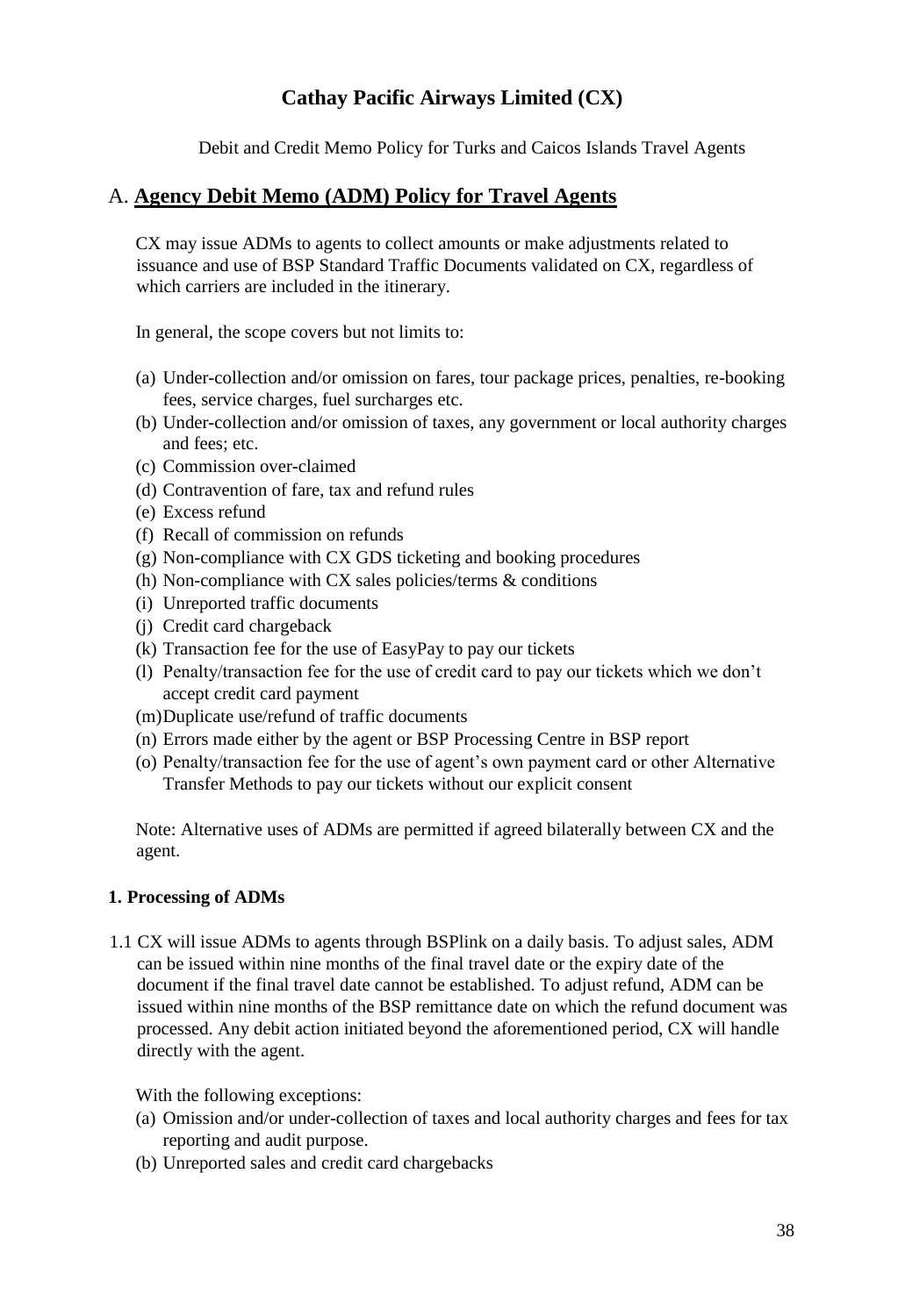- 1.2 CX will not send physical copies of ADMs to agents but will provide agents with supporting documents and breakdowns of the debit upon request. For complicated calculations and with ADM issued for a series of tickets on taxes and surcharges, supporting listing and breakdowns will be attached to ADM in BSPlink at the time of issuance.
- 1.3 CX will not issue more than one ADM to recall fare/surcharges/taxes in relation to the same ticket unless the nature of collection or adjustment is totally different from the previously issued ADM. For instance, the agent subsequently refunds the ticket and it is found over-refunded, CX would send another ADM to the agent in relation to that ticket which an ADM has been sent before for under-report of fare/surcharge/taxes.
- 1.4 CX will issue an ADM for a specific transaction only, and will not group unrelated transaction together. However, more than one charge can be included in one ADM if the reason for the charge is the same.
- 1.5 Apart from fare discrepancy of the ticket, CX will levy the following administration fees and/or charges and reserve the right to amend these administration fees to cover costs relating to the processing of ADM with the following reasons, but not limit to.

| <b>ADM Issuance Reasons</b>         | <b>ADM Fee or Charge per ticket</b> |
|-------------------------------------|-------------------------------------|
| Missing tour code / Wrong tour code | USD 100 each ticket                 |
| Missing conjunction ticket          | USD 100 each ticket                 |
| First & Second OD Abuse             | Delink & USD 10,000 to relink       |
| Third OD Abuse onwards              | Delink & USD 20,000 to relink       |

- 1.6 CX will levy the higher of the ADM fees or 21% administration fee of the ADM amount. This charge will be reversed only upon full acceptance of the dispute for wrong ADM issuance by CX.
- 1.7 Penalty on unreported sales will be issued by CX via ADM as follows:

Irregularities will be cleaned up if an offence occurred 12 months onward from the last instance.

- 2.1. Agents who wish to dispute the ADMs issued by CX should either respond via BSPlink or email to amer\_adm@cathaypacific.com.
- 2.2. CX will respond agent's ADM disputes within 60 days of receipt as per IATA Resolution 850.
- 2.3. For any valid dispute submitted after expiry of BSPlink latency period and up to six months from date of ADM, CX reserve the right to charge a late fee which would be